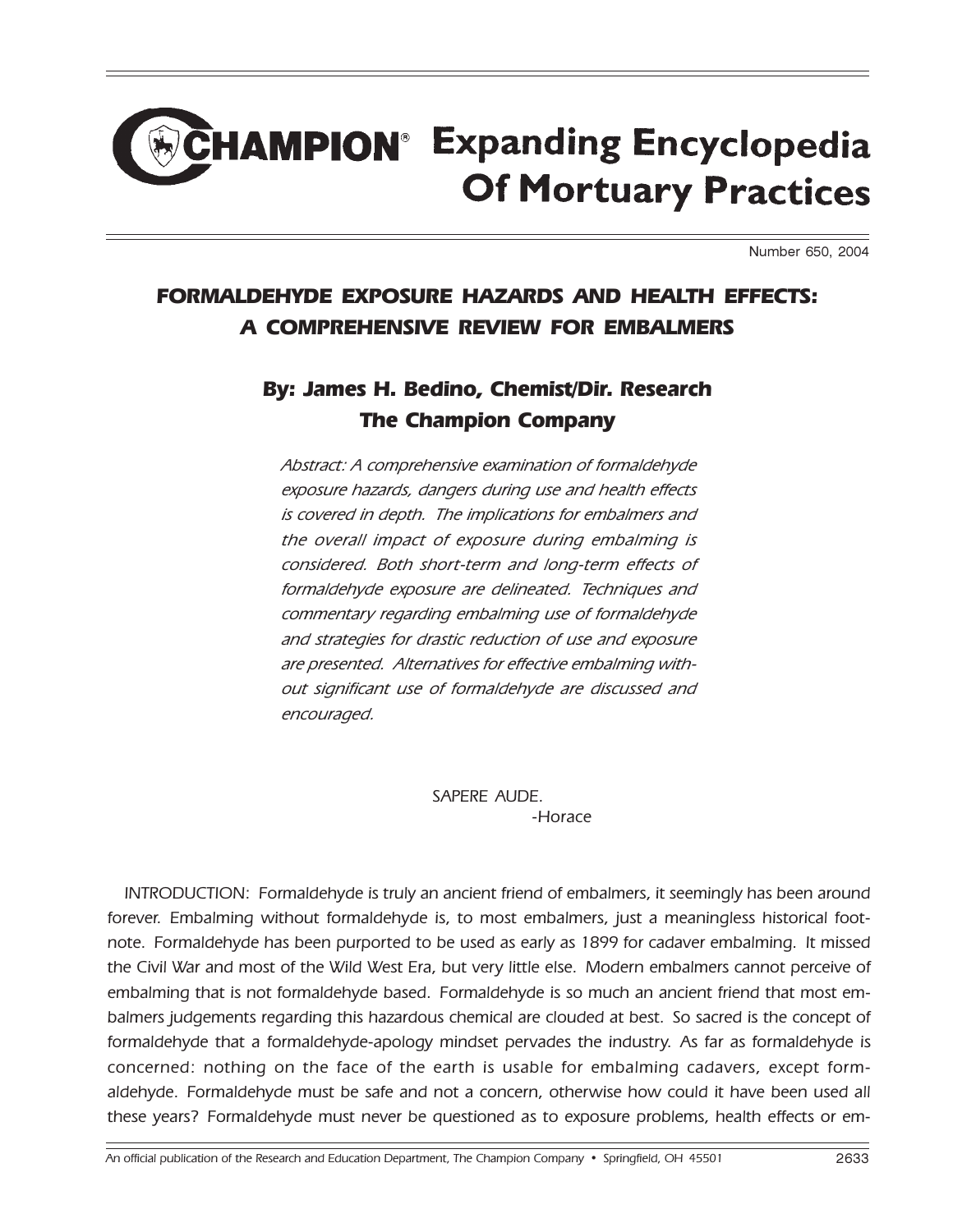balming efficacy. Embalmers manage to meet the legal requirements of OSHA mandated monitoring, therefore everything must be fine. Everybody condemns the possible alternatives to formaldehyde as either useless or too dangerous to use, or both. There is formaldehyde and there is nothing else – period.

There's only one problem — all the modern chemical, scientific and medical research on formaldehyde flies directly in the face of the above liturgy. The voluminous and ponderous amount of modern scientific research is extremely condemning and paints a bleak picture, as regards formaldehyde and its dangers, hazards during use and long-term health effects.

Everything in the embalming room is hazardous one way or another, otherwise it would be basically useless for embalming and preserving dead tissue and destroying pathogens and arresting putrefaction and decomposition. The question is — how hazardous comparatively to alternatives, how indispensible the chemical is for embalming and whether necessity of use counterpoised to dangers of use, exposure and health consequences justifies the use. The goal in embalming should be a chemical mix that effectively achieves embalming and minimizes the overall total exposures to the embalmer with the least resultant health effects and longterm sequelae resulting therefrom. This goal is eminently achieveable by embalmers by careful and judicious selection of readily available modern embalming chemicals.

The bad news is that formaldehyde has the most serious exposure concerns, health effects and hazards of use of virtually all the chemicals used in embalming. The good news is that about 90% of formaldehyde can be eliminated in embalming use without any illtoward consequences of embalming results. In fact, an embalmer won't even notice that it is missing, except for the lack of fumes. Formaldehyde will probably never be eliminated from embalming rooms, but its quantity of use can easily be a small fraction of what it currently is, with no significant impact on embalming results.

The following, then, is a comprehensive, disturbing and exhaustive look at the scientific/medical research regarding formaldehyde and the implications for embalmers of these findings.

FORMALDEHYDE USES: The U.S. maunfacture of formaldehyde easily exceeds 8.2 billion pounds per year and that doesn't count what we import from other countries. Worldwide production is well over 16 billion pounds per year. 60% of all formaldehyde used ends up in wood and construction related industries as urea-formaldehyde, phenol-formaldehyde and melamine-formaldehyde glues, resins and stiffeners. 30% is used as a chemical intermediate (e.g. pentaerythritol, hexamethylenetetramine, butanediol) to manufacture another chemical of commerce. 7% is accounted for by use in specialty thermoplastic resins. 2% ends up in the textile/apparel industry as a whitener/finisher/stiffener for shirts and other items of clothing and an additive for wrinkle-resistance and crispness of appearance. 1%, or less, is used as preservative additives (usually as derivatized releaser chemicals) in soaps, lotions, shampoo, etc. The worst recorded exposure problems occur in the wood product/construction industry and the textile/apparel industry because of the quantities used and the long exposure scenarios associated with these industries.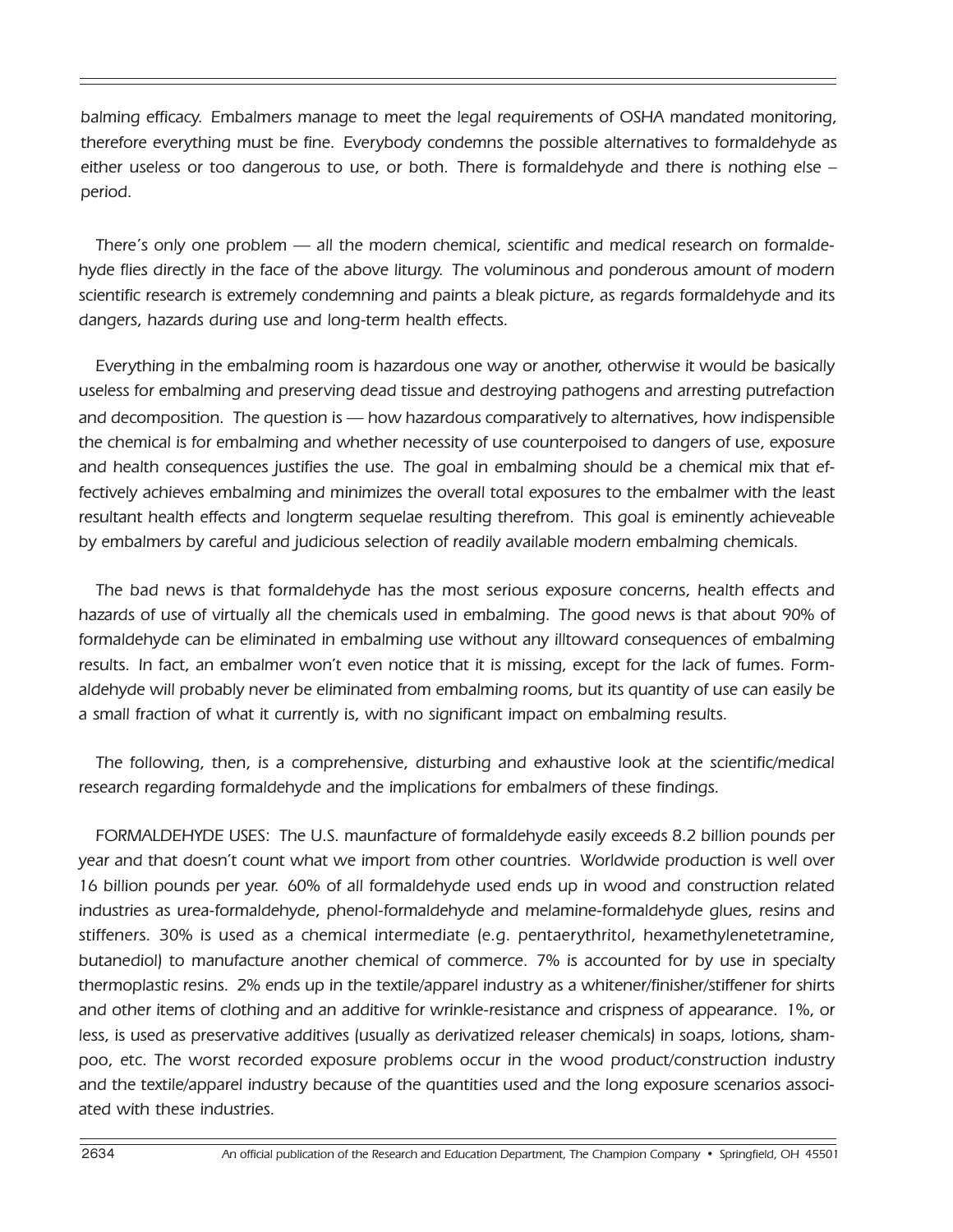Notice in the above statisitics that there is no mention of quantities used in the embalming industry. Quite simply, the quantities are so miniscule, that the embalming industry has no impact on formaldehyde usage in the U.S. All embalming could cease tomorrow and no one in the chemical industry would notice.

Our impact is, at best, 2-3/100th of 1% of U.S. production, which is less than one days manufacture in the U.S. and about equal to what the State of California reports as accidental atmospheric loss through off-gassing at chemical facilities in a year. Nobody cares about formaldehyde use in embalming except embalmers.

EARLY RESEARCH: By this, I refer to exposure investigations that were conducted specifically in the funeral industry prior to the 90's (mostly the 70's and early 80's). Most of these reports and conclusions were conducted when exposure limits were skyhigh and the methodologies used are decidedly dated. You will constantly see these early papers floated around the embalming industry and cited and reproduced in various textbooks. Consequently, I will not devote any time and effort to reviewing this early research. Some of it is now over 3 decades old and the conclusions to be drawn are very limited and of marginal utility. If you wish an exhaustive overview of this early period for historical curiousity, I have a full bibliography available.

CURRENT RESEARCH: From the 1990's on, a massive amount of research regarding health effects and exposure hazards of formaldehyde has been conducted. The amount is truly voluminous, confusing and basically damning. Very little, if any, of this research focuses on embalming, however, as basically researchers assume this is an exposure scenario of little societal or economic impact. Consequently, we must derivatize and extrapolate from exposure studies regarding other industries and exposure scenarios that mimic exposures that would occur in embalming.

A comprehensive investigation into formaldehyde exposure during embalming was conducted by me in 1991 and is published in the Champion Encyclopedia. This research answered what I felt had not been answered in any of the earlier research — how much formaldehyde was actually used in embalming and at what strength, what precautions for exposure control were used, and when during the embalming did the worst exposures occur? Also investigated, was reduced and drastically-reduced formaldehyde embalming and its effects on total overall exposures to the embalmer and embalming results. My conclusions were that formaldehyde exposures were marginally controllable and eminently controllable if formaldehyde concentrations were moderated and substitute chemicals were used. Looking back, I can see that I was overly optimistic regarding my hopes and aspirations that the embalming industry would succeed in controlling formaldehyde exposure.

A followup study was conducted by me and published in the next Champion Encyclopedia, wherein the exposure impact of glutaraldehyde in embalming rooms was examined. Being a low volatility chemical, not surprisingly, exposure levels were low or not detectable under almost all scenarios of use in embalming. This study verified that incredibly low exposure impact embalming could be conducted by judicious selection of chemical mix in embalming, with no noticeable adverse embalming results.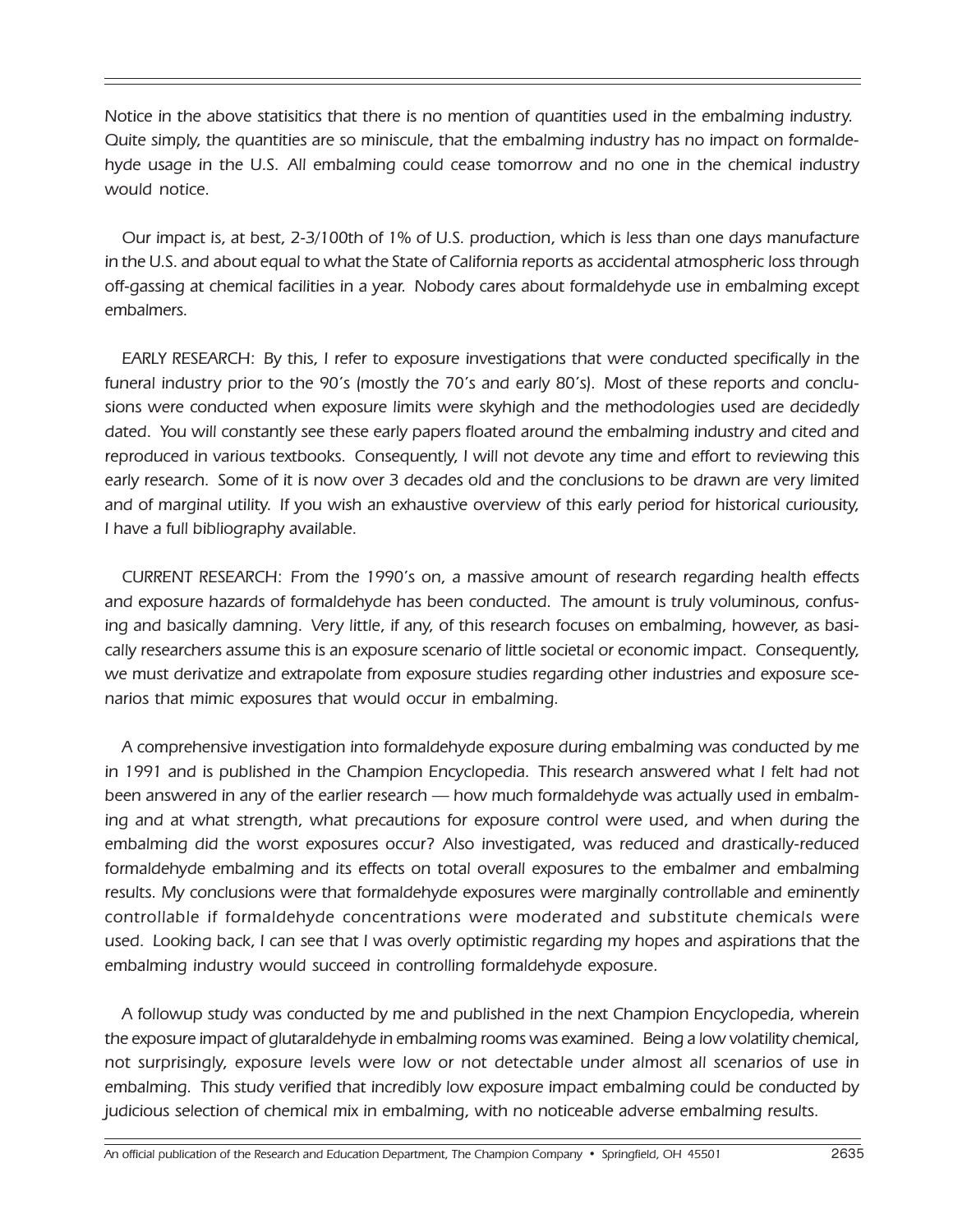A very comprehensive investigation of formaldehyde exposure during embalming was published in the early/mid 90's that showed formaldehyde exposure monitorings in a range of .31 ppm to an unbelieveable 8.72ppm. STEL's were reported as high as 21 ppm during certain scenarios and autopsied bodies and spills created the greatest exposure problems. Average formaldehyde exposures were 1.4ppm during the actual embalming which equates to a .33ppm TWA (8 hour average) if no other exposures occurred. Many peaks during the embalmings exceeded 6.6ppm of formaldehyde exposure and, not surprisingly, monitorings for glutaraldehyde, phenol, methanol and isopropanol were very low, insignificant or not detectable. Most all students that were involved in these embalmings reported nasal irritation, breathing difficulties, and skin irritation. Additionally, as a followup to this investigation, embalming students were monitored before and after the 10 week, or so, practical embalming class. Nasal/ buccal epithelial tissue scrapings and blood samples were taken from each student before and after the practical embalming course and compared. Results demonstrated fundamental and observable mutative effects noted in the nasal/buccal tissues and significant changes in blood lymphocytes, both indicative of significant formaldehyde-induced changes.

EXPOSURE LIMITS: The myth is, that if you meet the OSHA standards for formaldehyde monitoring, then you are supposedly safe. The OSHA standards are almost 3 TIMES the ACGIH standards and aren't even noted as a CEILING. So, therefore, the ACGIH standards are 3 times more stringent than necessary and all their research and documentation is faulty? No, the OSHA standards are 3 times more lenient than they probably should be because of political and economic factors regarding society, industry, commerce and manufacture. OSHA standards are invariably always higher than all other agencies because of this governmental mandate to balance risk versus economics. If you meet OSHA standards, you are LEGAL and not necessarily anything else. The ACGIH standards are based on a massive amount of sophisticated medical/scientific investigation, taking into account numerous factors of exposure impact and documentable health effects, with the publication of a well-reasoned, defensible and documented realistic exposure limit.

The problem with formaldehyde is that the ACGIH standard is .3PPM (Ceiling), which is very difficult to achieve in the great majority of embalming rooms. Studies in Canada in the mid-90's verified that it was not possible 83% of the time to conduct embalmings that met the Canadian .3PPM limit (which has been in effect for years). The NIOSH limits are shockingly low at .016PPM (8hr.)/.1PPM (STEL), which is essentially the NOAEL for formaldehyde (No Observed Adverse Effects Level). It is impossible to embalm with formaldehyde and meet these limits of exposure. The impact of formaldehyde exposures in embalming rooms is far more serious than previously assumed when looked at realistically with ACGIH standards.

MORE CURRENT RESEARCH: There are ways other than industry and occupational to have formaldehyde exposure. Sick buildings, freshly manufactured mobile homes and even newly constructed conventional homes are notorious for formaldehyde exposure problems and related health effects. Conventional new homes typically show .03-.1PPM monitorings while mobile homes are .2- .5PPM, which is a significant exposure. Sick buildings weigh in at .1-.3PPM and formaldehyde is almost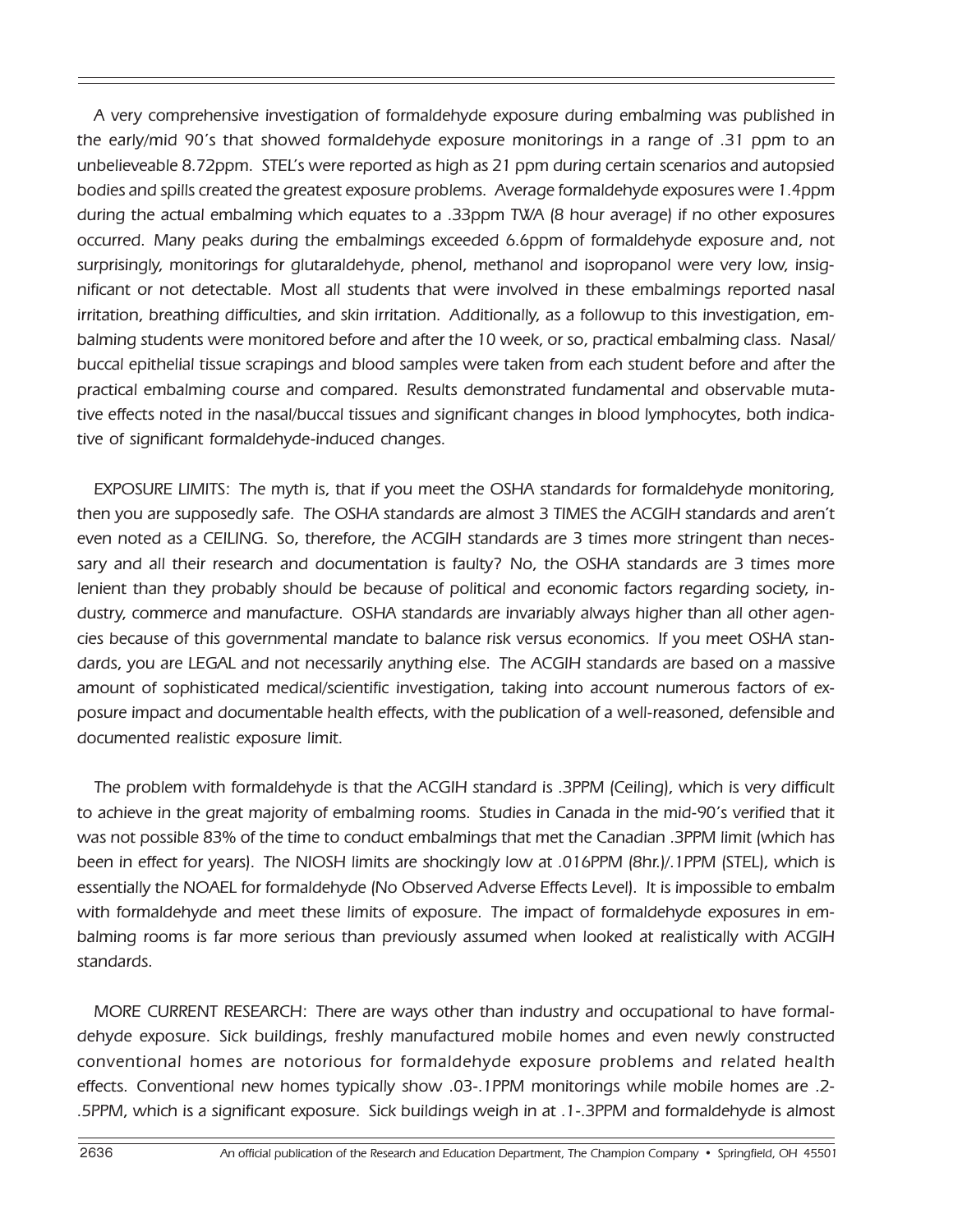always implicated in the exposure cocktail in these unhealthy buildings. HUD (Housing and Urban Development) in the U.S. has set mandatory emission limits for formaldehyde from new lumber at .2PPM for plywood and .3PPM for particle board. People, and especially children, show significantly reduced PEF's (Peak Expiratory Flows) from living in formaldehyde infected homes. Children have demonstrated health problems at dosages as low as 29 PPB (parts ber billion)!

Anatomy students at medical colleges, through several studies, show signifciant negative health effects from the dissecting of formaldehyde-embalmed cadavers. These students were exposed to .5PPM-1PPM formaldehyde for 3 hours, 1 day per week for 10 weeks. Breathing ability as measured by PEFs (Peak Expiratory Flows) was lower after the class and required 10 weeks of recovery time before PEF's returned to the pre-class values. This is an example of a short-term/high-dose scenario, where exposure is over a short time frame but significant in exposure value. These scenarios appear recoverable, as your exposure is eliminated at some time and recovery thus ensues. The alternative scenario is longterm/low-dose, which is indicative of what an embalmer would subject himself to over his lifetime in the profession. Health effects are not immediate at these lower doses, but insidiously accumulate over time and cause irreversible and significant symptomology, manifested as major health problems, as time progresses.

Another big problem for embalmers is because of their familiarity with and inability to adequately smell formaldehyde at other than excessively high exposure vaules. A typical embalmer or regular user of formaldehyde cannot detect the chemical at less than 1PPM or more. At this level, you are hopelessly over-exposed before you can even smell the chemical. Most people that do not work with formaldehyde can smell the chemical at approximately .5PPM, which is still at or above the action level as specified in the OSHA regulations. Either of these levels is above the ACGIH safety values of .3PPM.

The No-Effects-Level for formaldehyde is .018PPM with minimal effects evident at exposure values approaching .05PPM. Above .05PPM, eye irritation, tearing, and nasal distress manifest up to .2PPM. Upper airway irritation becomes obvious at .1-.3PPM, with lower airway and pulmonary effects occuring at 5PPM. The IDHL (lmmediately Dangerous to Health and Life) level is 20PPM, with edema/pneumonia occuring at 50PPM and death at 100PPM, which is the typical concentration when formaldehyde is used as a gas-bomb rodent/pesticide fumigant.

Numerous other examples of chronic health effects from long-term/low dosage exposure scenarios are reported in anatomy assistants, autopsy pathologists, dissectors, morgue workers and wood plant workers. Health sequelae of formaldehyde exposure include neurobehavioral impairment, seizures, memory loss, tremors and neurotoxic symptomology. A 2001 study placed formaldehyde as #4 on a list of environmental-impact chemicals with significant brain damage effects. #1 on the list was hydrogen sulfide, a toxic gas, followed by PCP's, arsenics and behind formaldehyde, chlorine gas, chlorpyrifos, nickel carbonyl and ammonia gas.

FORMALDEHYDE AND WOOD DUST: Formaldehyde and wood dust is an explosively deadly combination that combines, accelerates and exacerbates the serious exposure hazards of both these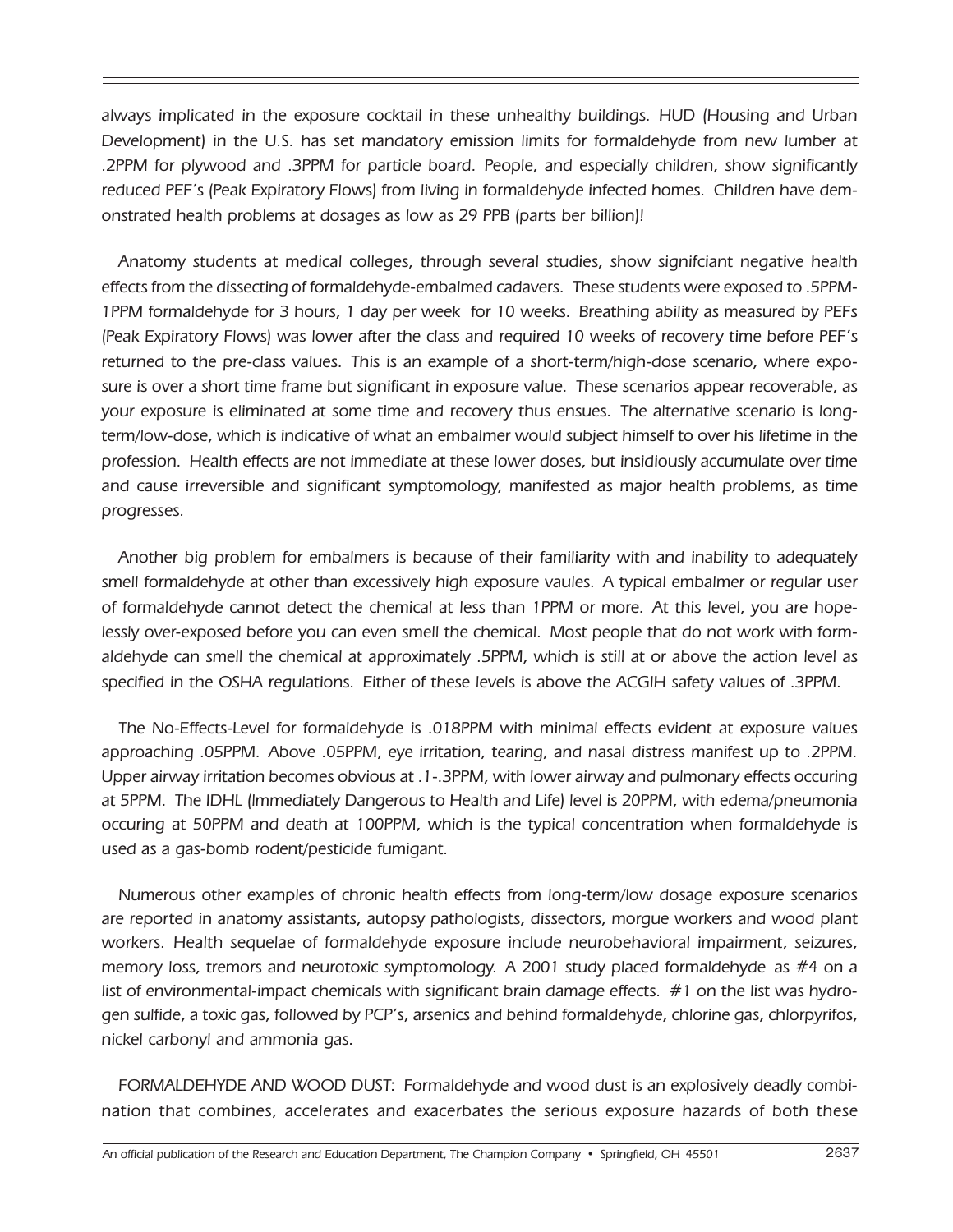substances. Wood dust has a myriad of serious health effects and exposure dangers associated with it, which is only made worse by the inclusion of formaldehyde into the chemical mix. Formaldehyde in the wood and construction industry is such a serious problem that solutions to reduce or eliminate formaldehyde are being actively pursued. Johns-Manville, a Berkshire-Hathaway company, will eliminate formaldehyde from its insulation products in 2003/2004 and completely eliminate formaldehyde in all its construction materials by 2010. When this massive industry is seeking ways to reduce or eliminate the formladehyde in its wood products, the funeral industry is voluntarily adding formaldehye to wood dust and other particulates and calling it autopsy/hardening compound — unbelieveable. This problem has been extensively investigated and researched by me and is reported in an earlier Champion Encyclopedia article. Formaldehyde/wood dust exposures are insidious and unnecessary and second only to concentrated formaldehyde cavity fluid use in exposure danger. There are effective solutions and alternative autopsy/hardening compounds that virtually eliminate the exposure dangers with no loss in embalming effectiveness.

CARCINOGENICITY: Formaldehyde is classified as carcinogenic by about every agency there is. The warning signs posted in embalming rooms are the result of The Formaldehyde Act and OSHA's classification of formaldehyde as a carcinogen. ACGIH classifies formaldehyde as an A2, with NTP assigning a (R) designation. EPA, IARC and NIOSH all classify formaldehyde as a carcinogen. Formaldehyde is on 8 regulatory lists and is ranked in EPA's worst 10% list of chemicals for overall hazard to human health and overall environmental and ecosystem impact by an Environmental Defense Fund study. Formaldehyde is one of only a couple of dozen chemicals for which OSHA has mandated additional controls, monitoring and reporting. Unfortunately, formaldehyde seems to be on about every short list there is. Basically, formaldehyde is the only carcinogen in embalming, virtually all the other chemicals that might be used in embalming have not been indicted for cancer-causing potential. Actually, wood dust itself, is a stand-alone carcinogen and this ends up in embalming rooms, mixed with formaldehyde and called autopsy/hardening compounds. TCE (trichloroethylene) and PERC (perchloroethylene) are both carcinogenic and unfortunately are appearing in drywash/cleaning solvents in embalming rooms. The carcinogenic impact from exposure in embalming rooms, however, resides essentially on exposure to the various forms of formaldehyde encountered during embalming.

ALLERGIC SENSITIZATION: Formaldehyde is a documented allergic contact dermatitis sensitizer and inhalation sensitizer and producer of asthma and asthmatic-like symptomology in humans. A significant proportion of the population is allergic and sensitized to formaldehyde from early previous exposure due to the ubiquitousness of the chemical in leaching or off-gassing products available to consumers. Formaldehyde is actively being eliminated in all dental applications due to the serious allergic reactions from the glues, resins and hardeners used in dental work and appliances. Formaldehyde is a true, serious causative agent of full-blown asthma, which is IgE (immunoglobulin E) immune-mediated hypersensitivity with serious systemic health effects possible. Formaldehyde is in the first-line patch testing protocol for allergens and sensitizers that dermatologists use to document and confirm allergic reactions and sensitization. The reports of contact dermatitis and inhalation sensitization in the medical literature are voluminous and unassailable.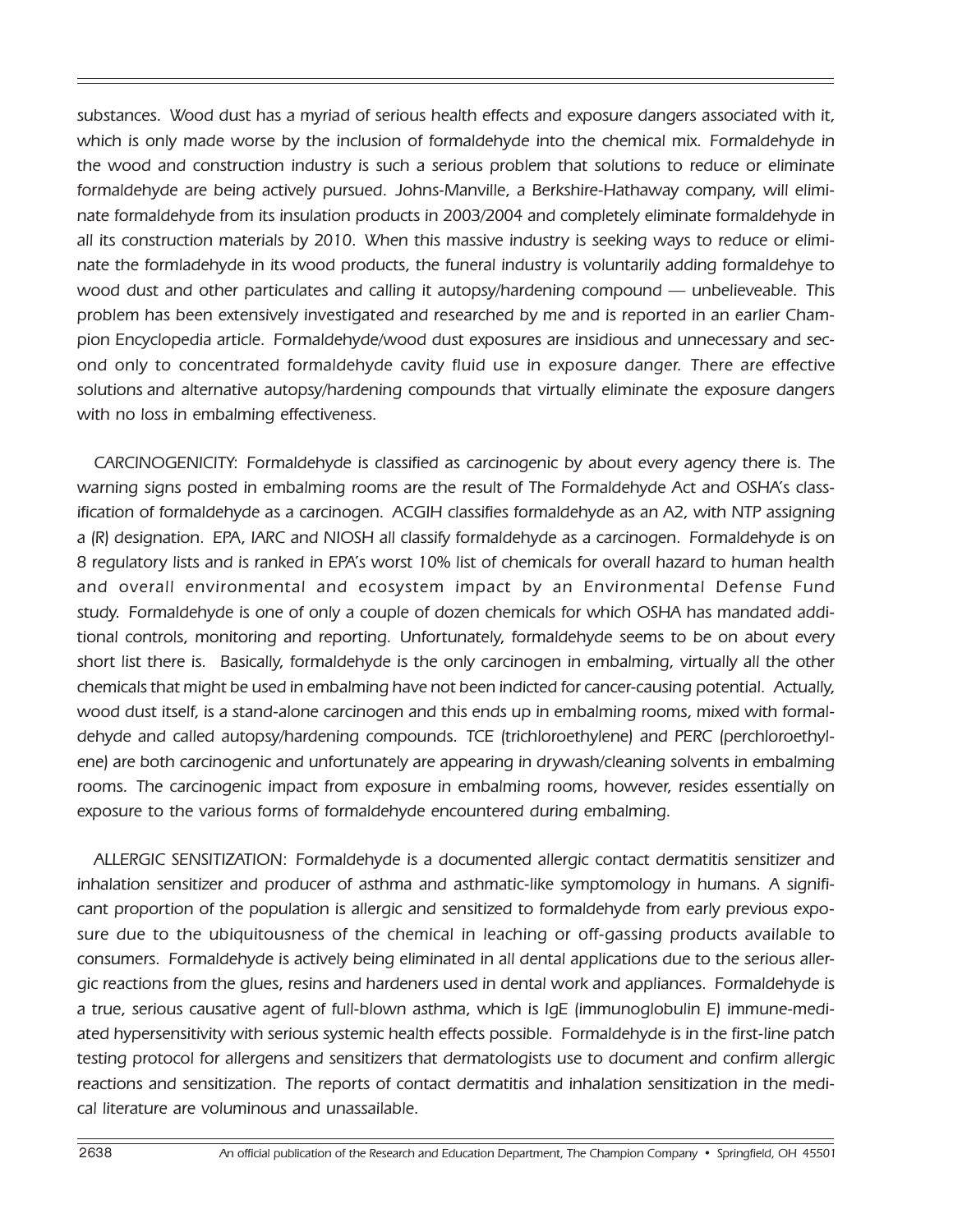PREGNANCY AND FORMALDEHYDE: The verdict is, if you are a female embalmer and are pregnant or wish to become pregnant, you should not embalm. If it is imperative that you embalm, then you should limit it as much as possible and use a formaldehyde respirator and adequate impervious protection. There are numerous research articles pointing to the dangers and illtoward health effects of formaldehyde and organic solvents on pregnancy, including birth defects, fetal abnormalities, spontaneous abortions, short term miscarriages, and reduced fertility and other negative pregnancy outcomes and difficulties. I have devoted an entire previous Champion Encyclopedia article regarding this issue of serious concern to all female embalmers.

COMPARISONS: In comparison to other very toxic and lethal gases, formaldehyde appears to have an extremely low exposure level. This is exactly opposite to what most embalmers feel, in that formaldehyde is relatively safe and you can breath plenty of it and suffer no ill effects. When was the last time anybody stumbled out of an embalming room, gasping for breath and collapsed into a coma? — so say most formaldehyde apologists. The fallacy is, that exposure limits are predicated on both short-term and long-term adverse health effects and not immediately distressing symptomology. The long-term/ low dose insidious and chronic effects of formaldehyde exposure are formidable and factored into the consideration when exposure standards and safe limits are established. The only reason embalmers are comfortable with exposures to formaldehyde is due to familiarity and the absence of serious immediate effects resulting from use. Consequently, a false mindset of safety and security results if monitorings and exposures are anywhere in the ballpark.

Would anybody reading this lock themselves in an embalming room and breath hydrogen cyanide gas at 10PPM? Nobody would. Why not? Everyone knows cyanide gas is deadly and must be treated with respect and any exposure minimized. The OSHA exposure limits for hydrogen cyanide are 10PPM for an 8 hour workday — 10 times the limits for formaldehyde! So what's your problem? – you respect it for what it is – a dangerous but sometimes necessary toxic chemical that must be controlled, guarded against and exposure reduced or eliminated, if at all possible. Why doesn't the embalming industry feel the same about formaldehyde? How about H2S, hydrogen sulfide at 10PPM — over ten times the limit for formaldehyde, according to OSHA. Hydrogen sulfide is a poisonous stenchy gas emanating from artesian wells and crude oil factories. Health effects are anoxia and CNS damage, to name a few. What about exposure to CO (carbon monoxide) at 50PPM, fifty times the limits for formaldehyde, also legal according to OSHA? Of course not. Carbon monoxide poisoning can be deadly, but if not severe, is usually recoverable and no serious long term effects remain. That information, however, does not change your respect and caution you would exercise if you were exposed to this deadly chemical. Can you say the same about formaldehyde? Unfortunately, embalmers treat formaldehyde as a familiar and practically harmless, old friend. Perhaps formaldehyde is not as harmless as everyone in the embalming industry would hope.

ALTERNATIVES AND SOLUTIONS: There are alternatives to formaldehyde and numerous techniques and procedures that can drastically reduce or eliminate formaldehyde usage and exposure during embalming. It is easy to reduce formaldehyde exposure up to 90% without an embalmer even noticing any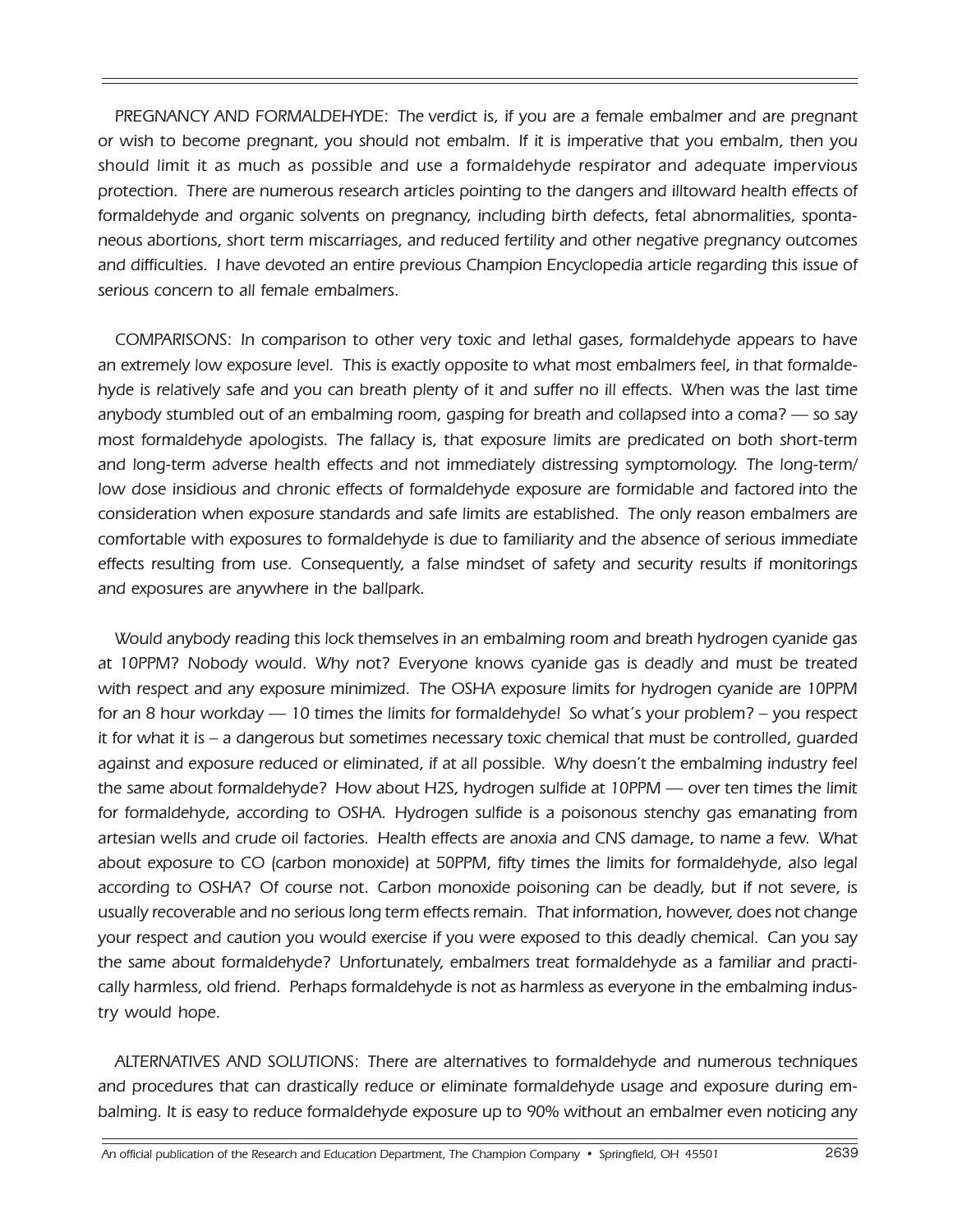changes in embalming results. There will probably always be some formaldehyde used in embalming it does some things very well such as rapid firming of bodies, extreme stiffening and hardening, dehydration reaction, tissue and skin shrinkage and effective edema reduction. The key is to replace formaldehyde where and when it is not essential, or of dubious value or where an alternative of lower exposure impact would function just as good.

Formaldehyde is just not needed in cavity fluid formulations. High-index formaldehyde cavity fluids generate very high exposures and are the most dangerous formaldehyde chemicals to use in the embalming room. Glutaraldehyde based cavity chemicals with numerous accessory preservatives and penetrants, in addition to additional higher molecular weight mono- and dialdehyde mixes, are equal or superior in preservation and embalming ability of the most powerful formaldehyde cavity fluids available. The volatilities of the alternative glutaraldehyde/complex aldehydes are a fraction of what formaldehyde chemical mixes are and the monitorings verify a significant reduction in total overall exposure impact. These alternative cavity chemicals exhibit extreme levels of preservation approaching the definition of mummification/petrification with astoundingly low exposure values.

There is absolutely no need for formaldehyde in autopsy/hardening compounds in embalming. The dual lethality of formaldehyde coupled with wood dust is totally unnecessary and a needless exposure danger to embalmers. Glutaraldehyde based chemicals that are predicated on coarse/granular wettedtype formulations are excellent preservative autopsy/hardening compounds with very low exposure impact. Numerous embalmers have been using formaldehyde-free compounds for over a decade with excellent results.

Eliminate the use of spray forms of formaldehyde. This is an absurdity and flies in the face of logic. Why ventilate and attempt to control airborne formaldehyde and then purposefully aerosolize it? The formaldehyde sprays are an anachronism from an earlier time and are of dubious value at best. There are superior alternatives that are EPA registered, tested and approved with confirmed label-stated disinfection/killing ability and are incredibly low impact exposure risks. I have devoted an earlier entire Champion Encyclopedia to just this topic alone.

If you can manage the above three scenarios for formaldehyde elimination in cavity fluid, particulate compounds and sprays you have reduced formaldehyde exposures by 80-90%! And you haven't even noticed the difference. Now, if you want to inject formaldehyde-based arterial chemicals — go right ahead. Arterial injection is the lowest exposure procedure in the embalming operation and has the least impact on total overall exposure values. It is, however, extremely easy to moderate or nearly eliminate the formaldehyde in arterial injection and still get good embalming results. It is shocking, actually, how little formaldehyde is required and how late in the injection it can be introduced to replicate acceptable, traditional, stiffening/hardening results. It's scary, but about an ounce, or so, of formaldehyde late in the injection is sufficient. This calculates out to about 4-6 ounces of a moderate index formaldehyde arterial chemical — unbelieveable! Bodies can be infused with alternative based glutaraldehye solutions with a small final hit of formaldehyde in the last gallon, to replicate the rock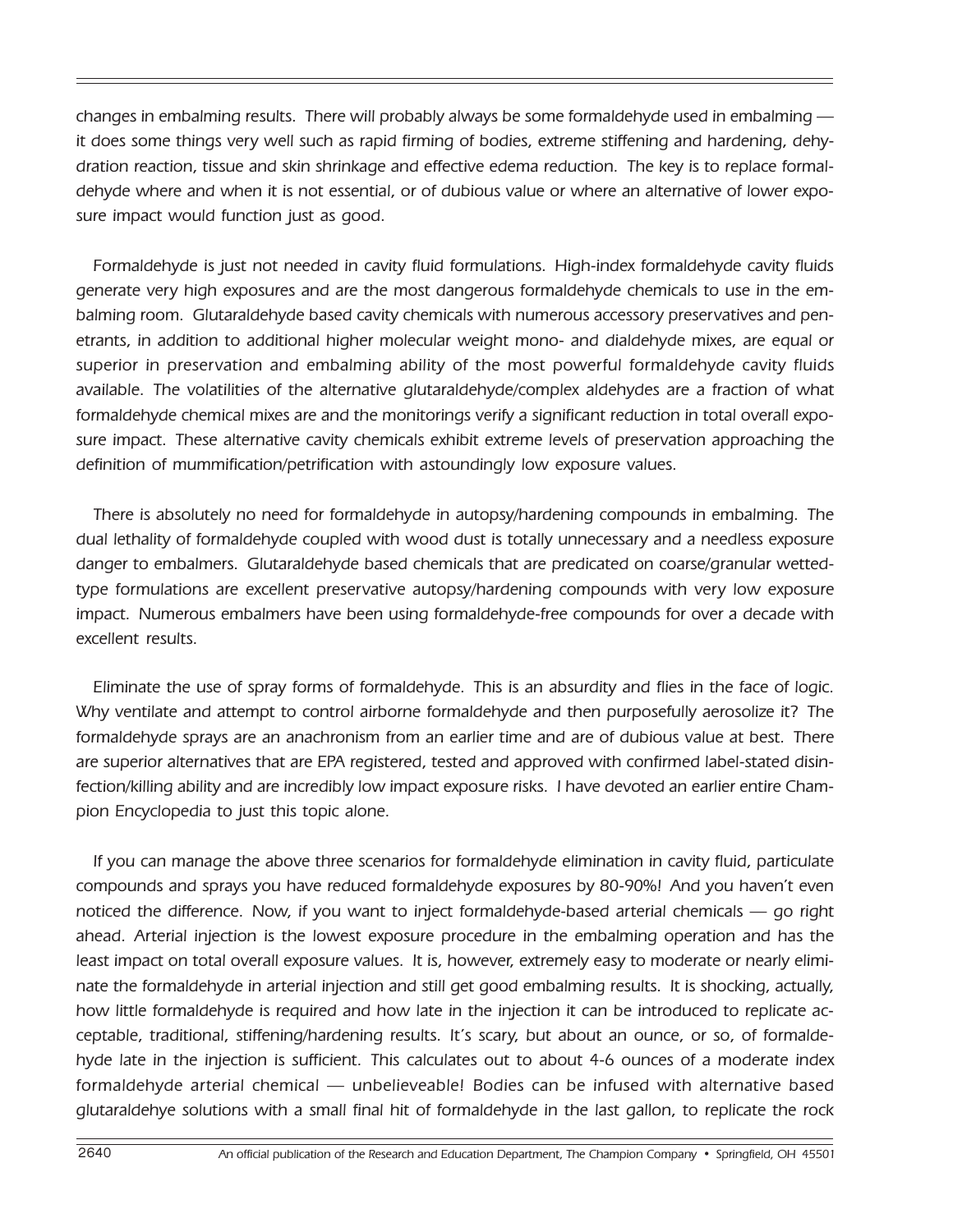-firming and drying of a traditional embalming. The final spike with formaldehyde is optional, and most of the time I dispense with it. If you are not comfortable with this concept, then eliminate formaldehyde in your cavity fluid, compounds and don't use sprays and then stop there. Then, arterially inject formaldehyde to your hearts' content. You will have drastically reduced your exposures in the embalming room and you will still have traditional formaldehdye results after embalming. What do you have to lose by trying these alternatives? — nothing. What do you have to gain? — an excellent embalming result with drastically reduced exposures resulting in a much safer environment to work in for the rest of your life.

For edema style embalming, formaldehyde appears to be essential. There is just no other good way to rapidly and effectively get dehydration/tissue shrinkage from alternative preservatives. There are, however, injection solutions and mixes that can drastically reduce the total formaldehyde used and still achieve excellent results. An extremely effective and potent edema fluid is comprised of glutaraldehyde/ formaldehyde and high concentrations of alternative high-solubility salts in a hypertonic mixture for arterial injection. I have devoted an entire earlier Champion Encyclopedia article to the concept of edema embalming and modern low-exposure alternative solutions.

So, after reading all this you intend to embalm tradtionally, with large amounts of formaldehyde and only formaldehyde, as the industry has done for over 100 years — well, whatever, not a problem, I guess. Be warned, be aware, be careful, ventilate like there is no tomorrow, be protected with impervious apparel (not latex gloves and a disposable plastic apron, I hope) and wear a formaldehyde respirator at least during autopsies and compound use, cavity treatment, when you spill formaldehyde and when spraying formaldehyde in the air. I wish you the best of luck. You'll need it.

BIBLIOGRAPHY: The following is a comprehensive overview and delineation of the massive, ponderous and overwhelming amount of research that is devoted to formaldehyde exposure and consequent deleterious and insidious health effects. I list only the most recent years of research as the earlier ones are sufficiently referred to for analysis and commentary. The list is long and tortuous with many avenues of cross-linking and confusing research and referential materials and studies. Nonetheless, the following evidence exists, it cannot be ignored and to pretend otherwise is ludicrous, and to do nothing about it is even worse.

FORMALDEHYDE EXPOSURE DANGERS IN EMBALMING: A COMPILATION OF LITERATURE CITES AND REFERENCES

Vandenplas,O., et.al., Persistent asthma following accidental exposure to formaldehyde. Allergy 2004 Jan; 59(1): 115-6.

Hauptmann,M., et.al., Mortality from lymphohematopoietic malignancies among workers in formaldehyde industries. J Natl Cancer Inst., 2003 Nov; 95(21): 1615-1623.

Braun,JJ., et.al., Anaphylactic reactions to formaldehyde in root canal sealant after endodontic treatment: four cases of anaphylactic shock and three of generalized urticaria. Allergy 2003 Nov; 58(11): 1210-5.

Khan,MZ., et.al., Pathological effects of formalin (37% formaldehyde) mixed in feed or administered into the crops of White Leghorn cockerels. J Vet Med A Physiol Pathol Clin Med. 2003 Sep; 50(7): 354-8.

Wu,PC., et.al., Risk assessment of formaldehyde in typical office buildings in Taiwan, Indoor Air. 2003 Dec;13(4): 359-63.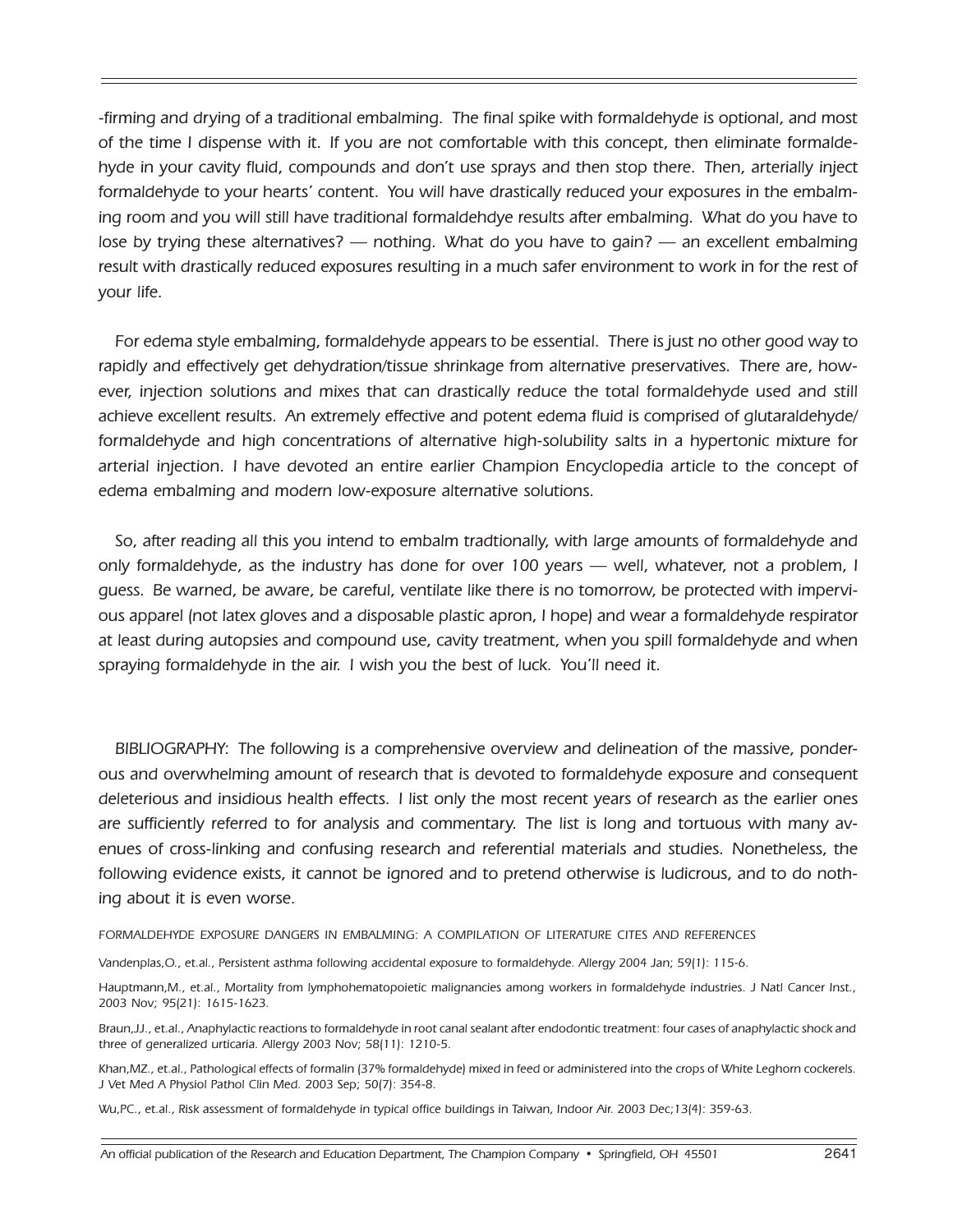Kita,T., et.al., Potentiation of allergic bronchoconstriction by repeated exposure to formaldehyde in guinea-pigs in vivo. Clin Exp Allergy 2003 Dec; 33(12): 1747-53.

Austin,J., Day-of-week patterns in toxic air contaminants in southern California. J Air Waste Manag Assoc. 2003 Jul; 53(7): 889-96.

Fowler,JF., Formaldehyde as a textile allergen. Curr Probl Dermatol. 2003; 31: 156-65.

Schlosser,PM., et.al., Benchmark dose risk assessment for formaldehyde using airflow modeling and a single compartment, DNA-protein cross-linking dosimetry model to estimate human equivalent doses. Risk Anal. 2003 Jun; 23(3): 473-87.

Malek,FA., et.al., A study on the effect of inhalative formaldehyde exposure on water labyrinth test performance in rats. Ann Anat. 2003 Jun; 185(3): 277-85.

Fransman,W., et.al., Respiratory symptoms and occupational exposures in New Zealand plywood mill workers. Ann Occup Hyg. 2003 Jun; 47(4): 287-95.

Makela,EA., et.al., The permeability of surgical gloves to seven chemicals commonly used in hospitals. Ann Occup Hyg. 2003 Jun; 47(4): 313-23.

Shaham,J., et.al., DNA-protein crosslinks and p53 protein expression in relation to occupational exposure to formaldehyde. Occup Environ Med. 2003 Jun; 60(6): 403-9.

Tanaka,K., et.al., Formaldehyde exposure levels and exposure control measures during an anatomy dissecting course., Kaibogaku Zasshi. 2003 Jun; 78(2): 43-51.(Japanese trans.)

Tanglertsampan,C., Allergic contact dermatitis from formaldehyde with initally negative repeated open application test., Contact Dermatitis. 2003 Mar; 48(3): 171-2.

Ryan,T.F., et.al., Video exposure assessments demonstrate excessive laboratory formaldehyde exposures., Appl Occup Environ Hyg. 2003 Jun; 18(6): 450-7.

Hester,SD., et.al., Formaldehyde-induced gene expression in F344 rat nasal respiratory epithelium., Toxicology. 2003 May 1; 187(1): 13-24.

Mautz,WJ., Exercising animal models in inhalation toxicology: interactions with ozone and formaldehyde., Environ Res. 2003 May; 92(1): 14-26.

Ohtsuka,R, et.al., Rat strain differences in histology and expression of Th-1 and Th-2-related cytokines in nasal mucosa after short-term formaldehyde inhalation. Exp Toxicol Pathol. 2003 Mar; 54(4): 287-91.

Avenel-Audran,M., et.al., Contact dermatitis from electrocardiograph-monitoring electrodes: role of p-t-butylphenol-formaldehyde resin. Contact Dermatitis. 2003 Feb; 48(2): 108-11.

Nakao,R, et.al., Formaldehyde-induced shrinkage of rat thymocytes., J Pharmacol Sci. 2003 Jan; 91(1): 83-6.

Akbar-Khanzadeh,F., Pulido,EV., Using respirators and goggles to control exposure to air pollutants in an anatomy laboratory., Am J Ind Med. 2003 Mar; 43(3): 326-31.

Sadakane,K., et al., Formaldehyde enhances mite allergen-induced eosinophilic inflammation in the murine airway., J Environ Pathol Toxicol Oncol. 2002; 21(3): 267-76.

Ho,SS., Yu,JZ., Concentrations of formaldehyde and other carbonyls in environments affected by incense burning., J Environ Monit. 2002 Oct; 4(5): 728-33.

Poirier,M., et.al., Effects of volatile aromatic aldehydes and phenols in tobacco smoke on viability and proliferation of mouse lymphocytes. J Toxicol Environ Health A. 2002 Oct 11; 65(19): 1437-51.

Arpa,MG., et.al., Active sensitization to para-tertiary butylphenol-formaldehyde resin., Contact Dermatitis. 2002 Aug; 47(2): 109-25.

Tas,E., et.al., Ig-E mediated urticaria from formaldehyde in a dental root canal compound., J Investig Allergol Clin Immunol. 2002; 12(2): 130-3.

Rumchev,KB., et.al., Domestic exposure to formaldehyde significantly increases the risk of asthma in young children., Eur Respir J. 2002 Aug; 20(2): 403-8.

Ozen,OA., et.al., Testicular zinc, copper and iron concentrations in male rats exposed to subacute and subchronic formaldehyde gas inhalation., J Trace Elem Med BioI., 2002; 16(2): 119-22.

Xu,B., et.al., Expression of cytokine mRNAs in mice cutaneously exposed to formaldehyde. Immunol Lett. 2002 Oct 21; 84(1): 49.

Rademaker,M., Contact dermatitis to phenol-formaldehyde resin in two plywood factory workers. Australas J Dermatol. 2002 Aug; 43(3): 224-5.

Burgaz,S., et.al., Cytogenic analysis of buccal cells from shoe-workers and pathology and anatomy laboratory workers exposed to nhexane, toluene, methy ethyl ketone and formaldehyde., Biomarkers. 2002 Mar; 7(2): 151-61.

Bell,HK., King,CM., Allergic contact dermatitis from urea-formaldehyde resin in medium-density fibreboard(MDF)., Contact Dermatitis. 2002 Apr; 46(4): 247.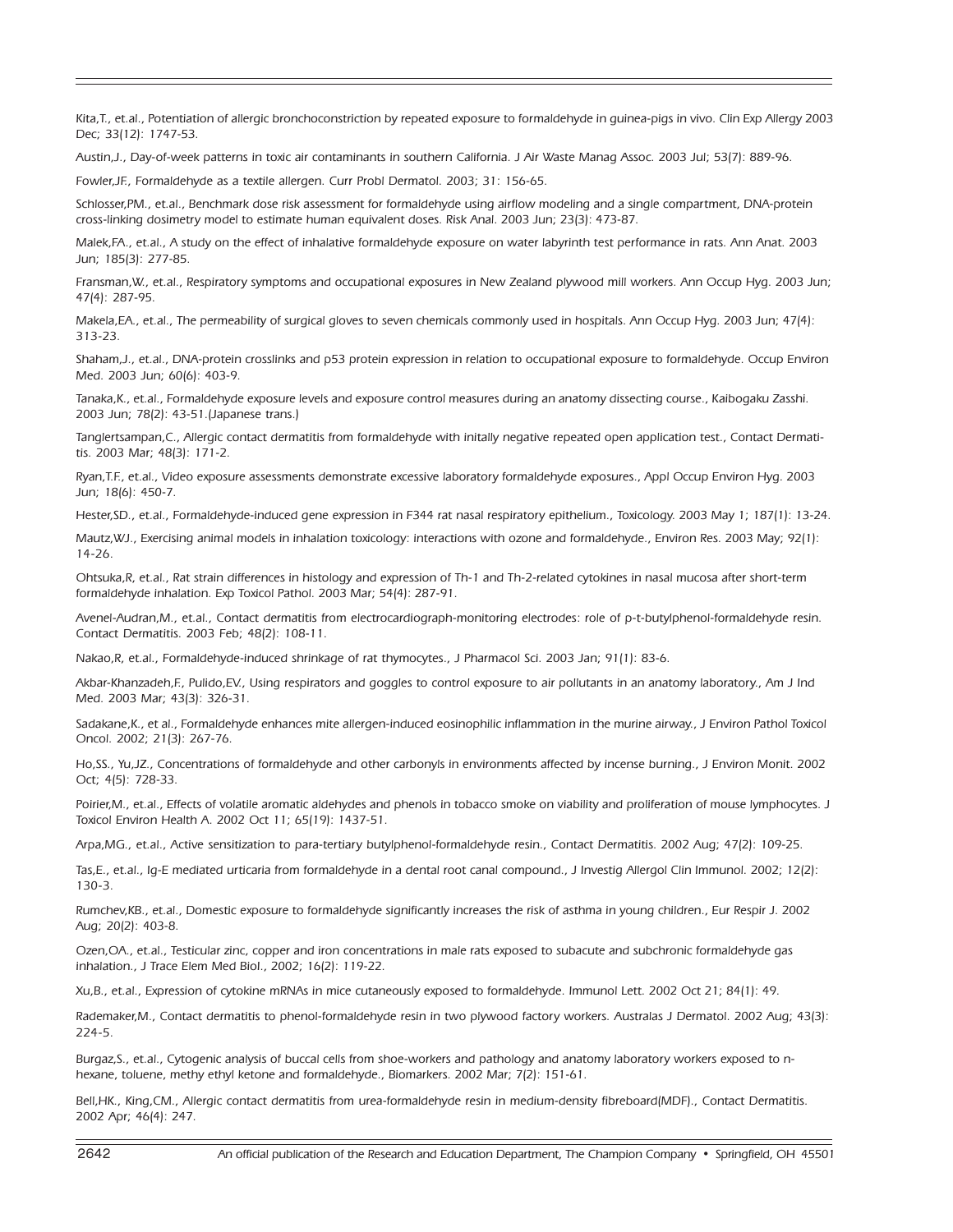Geier,F.,et.al., Type IV allergy in the food processing industry: sensitization profiles in bakers, cooks and butchers., Contact Dermatitis. 2002 Apr; 46(4): 228-35.

Wilkinson,JD., et.al., Monitoring levels of preservative sensitivity in Europe., Contact Dermatitis. 2002 Apr; 46(4): 207-210.

Mohamed,MF., et.al., Volatile organic compounds in some urban locations in the United States., Chemosphere 2002 Jun; 47(8): 863-82.

Dickel.H., et.al., Occupational relevance of positive standard patch-test results in employed persons with an initial report of an occupational skin disease. Int Arch Occup Environ Health 2002 Aug; 75(6): 423- 34.

Chauveau,E., et.al., Unintentional ingestion of 30% formaldehyde in a hospital setting. Gastroenterol Clin BioI. 2002 Apr; 26(4): 420.(French trans.).

Ovrebo,S., et.al., Biotransformation of formaldehyde in cultured human bronchus., Environ Res. 2002 May; 89(1): 38-42.

Grosjean,D., et.al., Speciated ambient carbonyls in Rio DeJaneiro, Brazil., Environ Sci Technol. 2002 Apr 1; 36(7): 1389-95.

Richter,B., et.al., Harmful substances on the opera stage: possible negative effects on singers' respiratory tracts., J Voice. 2002 Mar; 16(1): 72- 80.

Oyama,Y., et.al., Cytotoxic effects of methanol, formaldehyde, and formate on dissociated rat thymocytes: a possibility of aspartame toxicity. Cell BioI Toxicol. 2002; 18(1): 43-50.

Minami, T., et.al., Variation in indoor air pollutant concentrations with time in a newly constructed private house., Nippon Koshu Eisei Zasshi., 2002 Mar; 49(3): 211-21.(Japanese trans.).

Speit,G., Merk,O., Evaluation of mutagenic effects of formaldehyde in vitro: detection of cross links and mutations in mouse lymphoma cells. Mutagenesis. 2002 May; 17(3): 183-7.

Chang,JC., et.al., Characterization and reduction of formaldehyde emissions from a low-VOC latex paint., Indoor Air., 2002 Mar; 12(1): 10- 6.

Luc,D., et.al., Sinonasal cancer and occupational exposure: a pooled analysis of 12 case-control studies. Cancer Causes Control. 2002 Mar; 13(2): 147-57.

LeCoz,CJ., Contact allergy to formaldehyde., Ann Dermatol Venereol., 2002 Jan; 129(1 Pt.1): 68.,(French trans.).

Kim,WJ., et.al., Effect of formaldehyde on the expression of adhesion molecules in nasal microvascular endothelial cells: the role of formaldehyde in the pathogenesis of sick building syndrome., Clin Exp Allergy. 200 Feb.;32(2): 287-95.

Conolly,RB., et.al., Dose response for formaldehyde-induced cytotoxicity in the human respiratory tract., Regul Toxicol Pharmacol. 2002 Feb; 35(1): 32-43.

Lovschall,H., et.al., Formaldehyde cytotoxicity in three human cell types assessed in three different assays., Toxicol In Vitro. 2002 Feb; 16(1): 63-9.

Shsham,J. et.al., Sister chromatid exchanges in pathology staff occupationally exposed to formaldehyde., Mutat Res. 2002 Feb 15; 514(1-2): 115-23.

Lofty,HR., Rashed IG., A method for treating wastewater containing formaldehyde., Water Res., 2002 Feb; 36(3): 633-7.

Reynolds,SJ., et.al., Indoor environment quality in six commercial buildings in the midwest United States., Appl Occup Environ Hyg. 2001 Nov; 16(11): 1065-77.

Hiipakka,DW., et.al., Successful reduction of mortician's exposure to formaldehyde during embalming procedures., AIHAJ. 2001 Nov-Dec; 62(6): 689-96.

Hohreiter,DW., Rigg,DK., Derivation of ambient water quality criteria for formaldehyde., Chemosphere. 2001 Nov; 45(4-5): 471-86.

Exughan,FI., et.al., Occupational airborne allergic contact dernatitis from medium density fibreboard containing phenol-formaldehyde resin-2 (PFR-2). Contact Dermatitis. 2001 Oct; 45(4): 242.

Hildesheim,A., et.al., Occupational exposure to wood, formaldehyde, and solvents and risk of nasopharyngeal carcinoma., Cancer Epidemiol Biomarkers Prev. 2001 Nov;10(11): 1145-53.

Smedge,G., Norback,D., Incidence of asthma diagnosis and self-reported allergy in relation to the school environment —a four-year followup study in schoolchildren. Int J Tuberc Lung Dis. 2001 Nov; 5(11): 1059-66.

Owen,CM., Beck,MH., Occupational allergic contact dermatitis from phenol-formaldehyde resins., Contact Dermatitis. 2001 Nov; 45(5): 294-5.

Yang,X., et.al., Eye irritation caused by formaldehyde as an indoor air pollution—a controlled human experiment., Biomed Environ Sci. 2001 Sep; 14(3): 229-36.

Keil,CB., et.al., Characterizing formaldehyde emission rates in a gross anatomy laboratory. Appl Occup Environ Hyg. 2001 Oct; 16(10): 967- 72.

Thrasher,JD., Kilburn,KH, Embryo toxicity and tetraogenicity of formaldehyde., Arch Environ Health. 2001 Jul-Aug; 56(4): 300-11.

Basketter,DA., et.al., Human potency predictions for aldehydes using the local lymph node assay., Contact Dermatitis. 2001 Aug; 45(2): 89-94.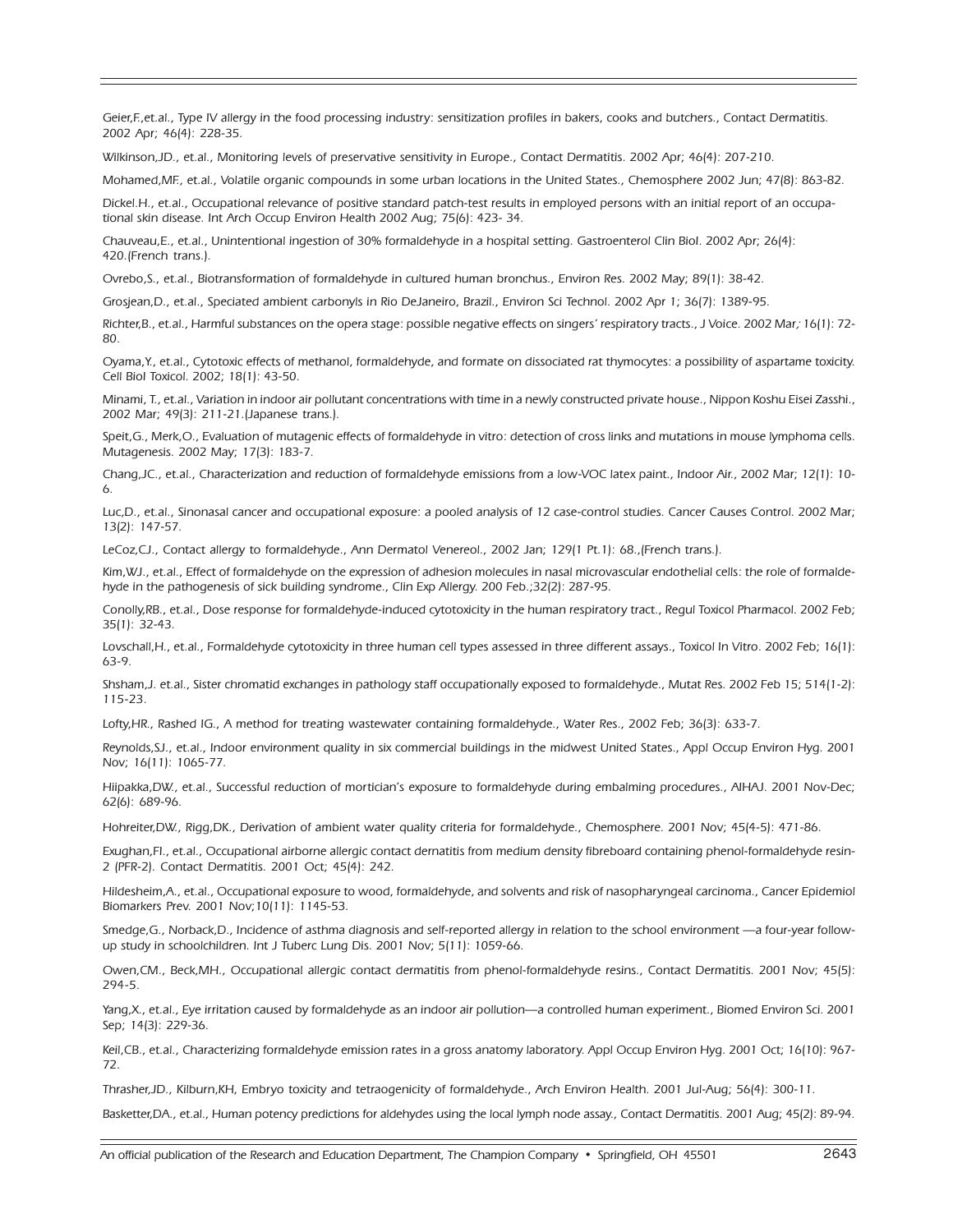Posniak,M., et.al., Occupational exposure to harmful chemical substances while processing phenol-formaldehyde resins., Int J Saf Ergon. 2001; 7(3): 263-76.

Kim,CW., et.al., Occupational asthma due to formaldehyde., Yonsei Med J. 2001 Aug; 42(4): 440-5.

Courtade,S., et.al., Formaldehyde related textile allergy in atopic patient., Ann Dermatol Venereol. 2001 Jun-Jul; 128(6-7): 765-7.

Burgaz,S., et.al., Micronuclei frequencies in exfoliated nasal mucosa cells from pathology and anatomy laboratory workers exposed to formaldehyde., Neoplasma. 2001; 48(2): 144-7.

Tyhiak,E., et.al., Formaldehyde promotes and inhibits the proliferation of cultured tumour and endothelial cells., Cell Prolif. 2001 Jun; 34(3): 135-41.

Maurer,JK., et.al., Pathology of ocular irritation with acetone, cyclohexanol, parafluoroaniline and formaldehyde in the rabbit low-volume eye test., Toxicol Pathol. 2001 Mar-Apr; 29(2): 187-99.

Smedje,G., Norback,D., Irritants and allergens at schools in relation to furnishings and cleaning., Indoor Air. 2001 Jun 11(2): 127-33.

Xi,Z., et.al., The bindings of typical aldehydes pollutants with cell DNA., HuanJingKeXue. 2001 Jan; 22(1): 19-22., Chinese trans.

Flo-Neyret,C., et.al., Effects of formaldehyde on the frog's mucocilliary epithelium as a surrogate to evaluate air pollution effects on the respiratory epithelium., Braz J Med BioI Res 2001 May; 34(5): 639-43.

Kilburn,KH., Function testing for chemical brain damage: a review., Arch Environ Health 2001 Mar/Apr; 56(2): 132-7.

Controlling formaldehyde exposure during embalming. National Institute for Occupational Safety and Health., Appl Occup Environ Hyg., 2001 Apr; 16(4):438.

Sorg,BA., et.al., Exposure to repeated low-level formaldehyde in rats increases basal corticosterone levels and enhances the corticosterone response to subsequent formaldehyde., Brain Res. 2001 Apr 20; 898(2): 314-20.

Modre,B., Krakne,B., Anaphylactic reaction to formaldehyde., Allergy. 2001 Mar; 56(3): 263-4.

Kriebel,D., et.al., Short-term effects of formaldehyde on peak expiratory flow and irritant symptoms., Arch Environ Health 2001 Jan-Feb: 56(1): 11-18.

Mizuki,M., Tsuda, T., Relationship between atopic factors and physical symptoms induced by gaseous formaldehyde exposure during an anatomy dissection course., Arerugi., 2001 Jan; 50(1): 21-8 (Japanese trans.).

Collins,JJ., et.al., A review and meta-analysis of formaldehyde exposure and pancreatic cancer., Am J Ind Med, 2001 Mar; 39(3): 336-345.

Walinder,R., et.al., Acoustic rhinometry in epidemiological studies—nasal reactions in Swedish schools., Rhinol Suppl 2000 Dec;16: 59-64.

Cockayne, SE., et.al., Occupational allergic contact dermatitis from formaldehyde resin in clothing., Contact Dermatitis 2001 Feb; 44(2): 109-10.

Haikel,Y., et.al., Anaphylactic shock during endodontic treatment due to allergy to formaldehyde in a root canal sealant., J Endod 2000 Sep; 26(9): 529-31.

Kiec-Swierczynska,M., et.al., Occupational skin diseases among the nurses in the region of Lodz., Int J Occup Med Environ Health 2000; 13(3): 179-84.

Braun,JJ., et.al., IgE allergy due to formaldehyde paste during endodontic treatment. Apropos of 4 cases: 2 with anaphylactic shock and 2 with generalized urticaria., Rev Stomato Chir Maxillfac 2000 Oct; 101(4): 169-74., (French trans.).

Kilburn,KH, Indoor air effects after building renovation and in manufactured homes., Am J Med Sci 2000 Oct; 320(4): 249-54.

Charpin,D., et.al., Hypersensitivity to formaldehyde., Allergy 2000 Oct; 55(10): 986-7.

Laforest,L., et.al., Laryngeal and hypopharyngeal cancers and occupational exposure to formaldehyde and various dusts: a case-control study in France., Occup Environ Med 2000 Nov:57(11); 767-773.

Hayes,RB., et.al., Embalming practice and leukemia risk in the funeral industry., 91st Meeting of the American Assoc for Cancer Research., San Francisco, CA., USA., Apr 1-5, 2000., Proceedings Vol. 41., 2000., 557-8.

Kalinic,N., Vadjic, V., The absorption of formaldehyde on suspended particles investigated on model systems., Environ Monitoring and Assessment; 60(1)., 2000., 15-23.

Nagy,DR., Formaldehyde solution spill in a clinical patient setting., Amer Chem Soc, 219th Meeting, San Francisco, CA., USA., Mar 26-30, 2000.

Ojajarvi,IA., et.al., Occupational exposures and pancreatic cancer: A meta-analysis., Occup Environ Med; 57(5).,2000., 316-324.

Dumas,S., et.al., Rectal cancer and occupational risk factors: a hypothesis-generating, exposure-based case-control study., Int J Cancer; Vol. 87, ISS 6, 2000, p.874-9.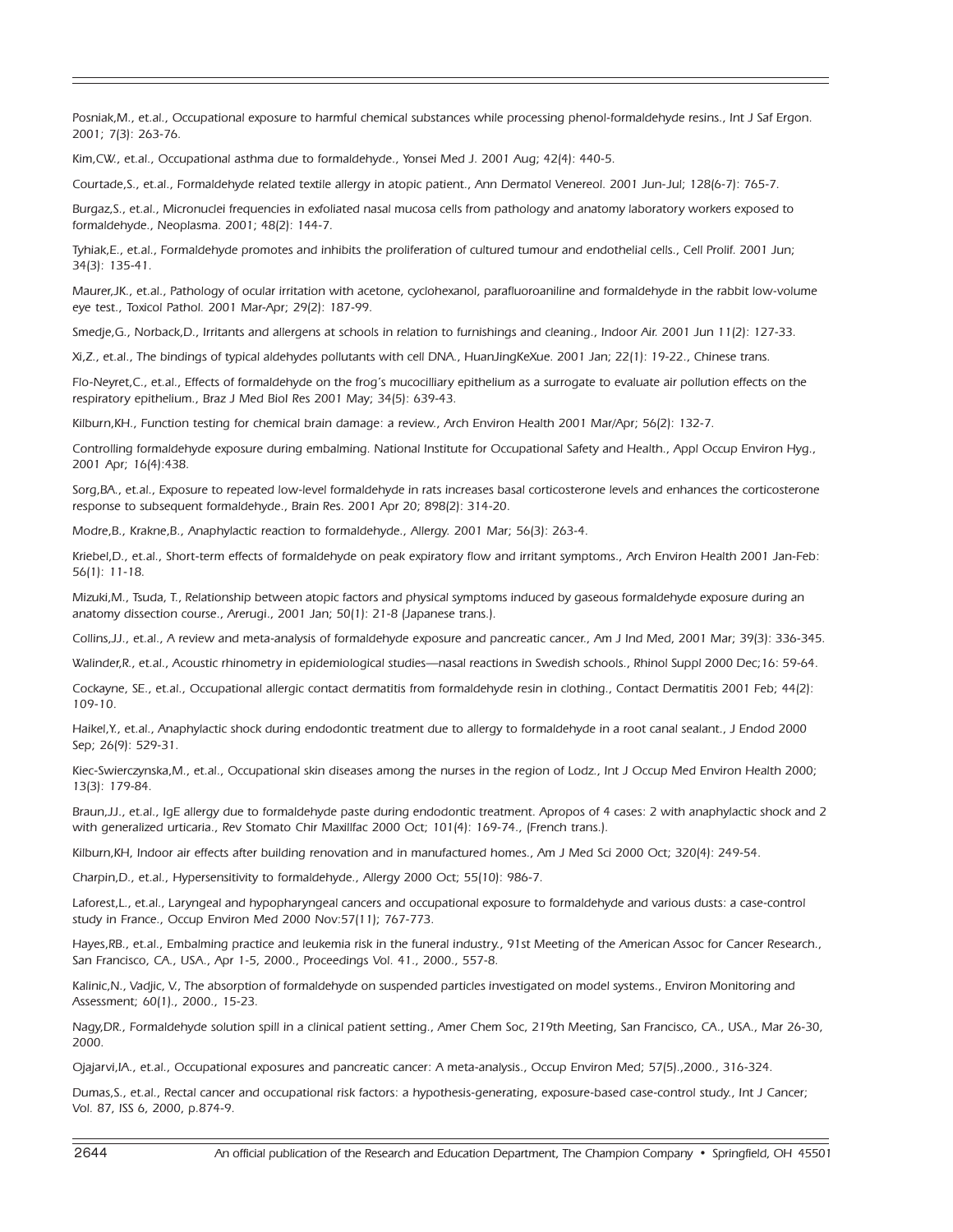Chang,JCS., et.al., Characterization and reduction of formaldehyde emissions from a low-VOC latex paint., Govt. Reports Announc&Index (GRA&I), Issue 24, 2000.

Pamdey,CK., et.al., Toxicity of ingested formalin and it's management., Hum Exp Toxicol; Vol. 19, ISS 6, 2000, p.360-6.

Pikarsky,AJ., et.al., Complications following formalin instillation in the treatment of radiation induced proctitis., Int J Colorectal Dis; Vol. 15, ISS 2, 2000, p.96-9.

Chung,KY., et.al., A study on dust emission, particle size distribution and formaldehyde concentration during machining of medium density fibreboard., Ann Occup Hyg; Vol. 44, ISS 6, 2000, p.455-66.

Medrado-Faria, MD., et.al., Nervous system cancer mortality in an industrialized area of Brazil 1980-1993., Arq Neuropsiquiatr; Vol. 58, ISS 2B, 2000, p.412-417 (English trans.).

Tsutsumi,Y., Proper disposal management of medical wastes - appropriate handling and disposal of medical wastes from pathology laboratories., Rinsho Byori; Vol. SuppI 112, 2000, p.32-8 (english trans).

Hodgon,A T., et.al., Volatile indoor compound concentrations and emission rates in new manufactured and site-built houses., Indoor Air; Vol. 10, ISS 3, 2000, p.178-92.

Vaughan,TL, et.al., Occupational exposure to formaldehyde and wood dust and nasopharyngeal carcinoma. Occup Environ Med. 2000 June; 57(6): 376-84.

Franklin,P ., Dingle,P ., Stick,S.. Raised exhaled nitric oxide in healthy children is associated with domestic formaldehyde levels. Am J Respir Cirt Care Med. 2000 May; 161(5): 1757-9.

Kranke,B., Aberer,W. Indoor exposure to formaldehyde and risk of allergy. Allergy 2000 Apr; 55(4): 402-4.

Vilaplana,J., et.al.. Contact dermatitis from tosylamide/formaldehyde resin with photosensitivity. Contact Dermatitis 2000 May; 42(5): 311-2.

Kobayashi,A., et.al.. Increased formaldehyde in jet engine exhaust with changes to JP-8 lower temperature and lower humidity irritates eyes and respiratory tract. Aviat Space Environ Med. 2000 Apr;71(4): 396-9.

Pitten,FA., et.al., Formaldehyde neurotoxicity in animal experiments. Pathol Res Pract 2000; 196(3): 193-8.

Wantke,F., et.al., Exposure to formaldehyde and phenol during an anatomy dissecting course: sensitizing potency of formaldehyde in medical students. Allergy 2000 Jan; 55(1): 84- 7.

Lebrun,P., et.al., Formalin-induced central sensitizaiton in the rat: somatosensory evoked potential data. Neurosci Lett; Vol. 283, ISS 2, 2000, p113-6.

Woodruff,TJ., et.al., Estimating cancer risk from outdoor concentrations of hazardous air pollutants in 1990., Environ Res. Vol. 82, ISS 3, 2000, p194-206.

Norback,D., et.al., Indoor air pollutants in schools: nasal patency and biomarkers in nasal lavage. Allergy; Vol. 55, ISS 2, 2000, p163-170.

Trattner,A., David,M., Textile contact dermatitis presenting as lichen amyloidosus., Contact Dermatitis; Vol. 42, ISS 2, 2000, p107-8.

Lazarov,A., Perianal contact dermatitis caused by nail lacquer allergy. Am J Contact Dermat; Vol. 10, ISS 1, 1999, p43-4.

Isaksson,M. et.al., Occupational dermatoses in composite production. J Occup Environ Med; Vol.41, ISS 4, 1999, p261-6.

Nelson,LS., et.al., Dangerous form of marijuana. Ann Emerg Med; Vol. 34, ISS 1,1999 p115-6.

Kernan,GJ., et.al., Occupational risk factors for pancreatic cancer: A case control study based on death certificates from 24 U.S. states. Am J Ind Med; 36(2)., 1999., 260-270.

Kanerva,L., et.al., Patch-test reactions to plastic and glue allergens., Acta Dernt Venereol., Vol 79, ISS 4,1999, p296-300.

FORMALDEHYDE: Hazard characterization and dose-response assessment for carcinogenicity by the route of inhalation. Rev. Ed. Sept. 28, 1999. Chemical Industry Institute of Toxicology.

Bergh,M., et.al., Sensitizing potential of acetaldehyde and formaldehyde using a modified cumulative contact enhancement test (CCET)., Contact Dermatitis; 1999, 40., 139-45.

World Health Organization. Updating and Revision of The Air Quality Guidelines for Europe. WHO regional office for Europe, Copenhagen, 1996.

Nielsen,GD., et.al., Acute airway effects of formaldehyde and ozone in BALB/c mice. Human and Experimental Toxicology; 1999, 18, 400-409.

Taskinen,HK., et.al., Reduced fertility among female wood workers exposed to formaldehyde., Am J Ind Med; 36: 206-212,1999.

Garrett,MH., et.al., Increased risk of allergy in children due to formaldehyde exposure in homes., Allergy 1999, 54: 330-337.

Kim, Kim and Cho., Formaldehyde exposure levels and serum antibodies to formaldehyde-human serum albumin of Korean medical students. Arch environ health; Mar/Apr 1999., Vol. 54(2)., 115-118.

Kelly,TJ., et.al., Emission rates of formaldehyde from materials and consumer products found in California homes., Environ Sci Tech; 1998; 33(1): 81-88.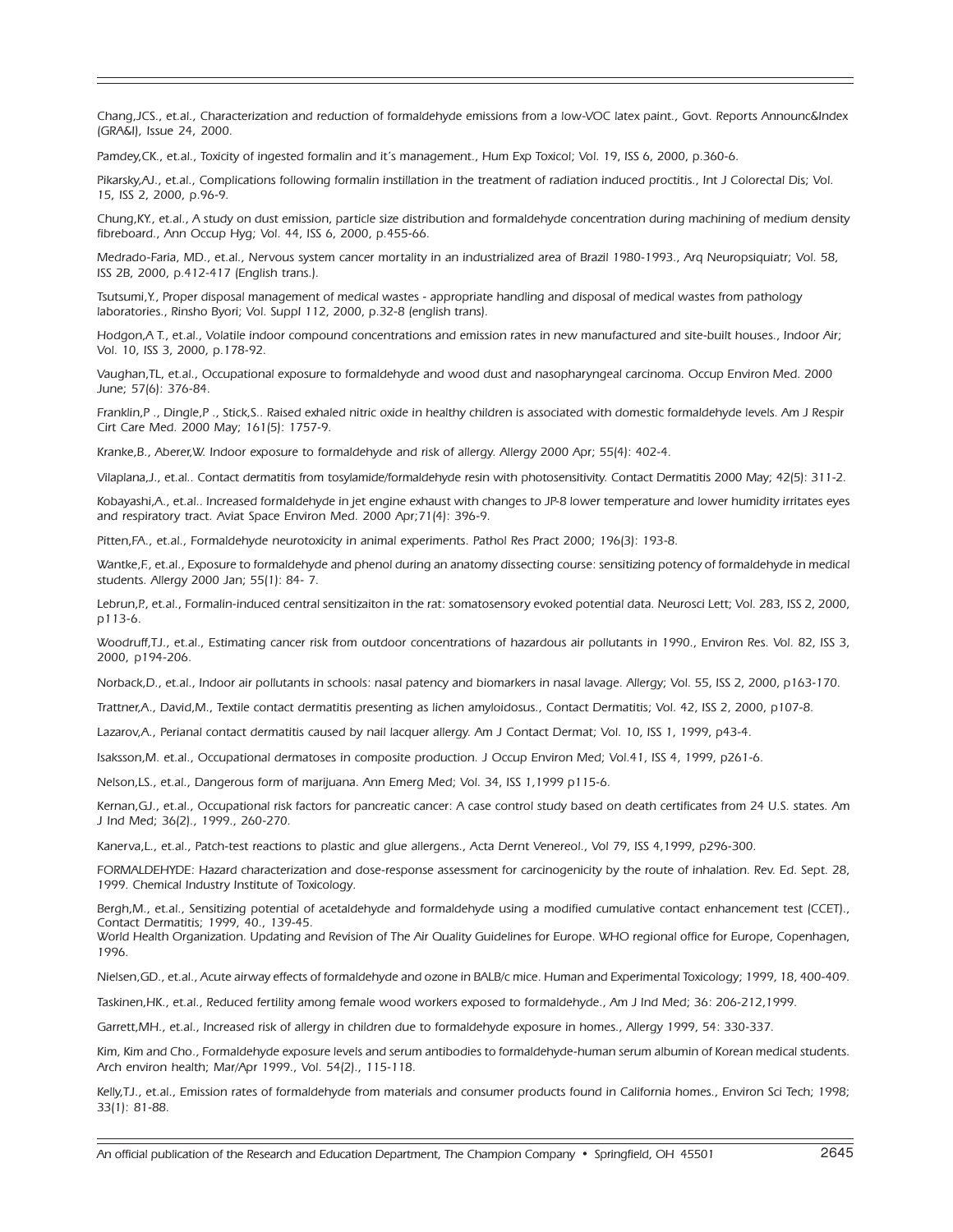Contact urticaria syndrome from formaldehyde with multiple physical urticarias., Contact Derntatitis, 35(3): 174-5., 1996.

Formaldehyde in the home: Indoor air quality quidelines. State of California - Air Resources Board., Research Div., Sept. 1991.

Health effects of formaldehyde exposure. Environ Health and Safety, Division of Ind. Hyg., Iowa State Univ., 1996.

Formaldehyde exposure in the funeral industry. App Occup Environ Hyg, Aug.1994. reprint as per Occupational Hygiene Unit, Workplace Safety and Health, Manitoba, Canada.

Riedel,F., Formaldehyde exposure enhances inhalative allergic sensitization in the guinea pig. Allergy; Vol. 51(2) 1996.

Wantke,F., et.al., Exposure to gaseous formaldehyde induces IgE-mediated sensitization to formaldehyde in school children. Clin Exp Allergy; 26(3): 276-80, Mar 1996.

Roto,P., Sala,E.. Occupational laryngitis caused by formaldehyde: a case report. Am J lnd Med; 29(3): 275-77. Mar 1996.

Akbar-Khanzadeh,F., et.al., Changes in respiratory function after one and three hours of exposure to formaldehyde in non-smoking subjects. Occup Environ Med; 54(5): 296-300, May 1997.

Giordano,C., et.al., Nasal patency patterns observed during working hours in a group of technicians habitually exposed to formaldehyde. Acta Otorhinlaryngol ltal (trans.); 15(5): 335-44, Oct 1995.

Wood,RW., Coleman,JB., Behavioral evalution of the irritant properties of formaldehyde. Toxicol App Pharmacol; 130(1): 67-72. Jan 1995.

Milton,DK., et.al., Worker exposure to endotoxin, phenolic compounds and formaldehyde in a fiberglass insulation manufacturing plant. Am Ind Hyg Assoc J.; 57(10):889-96. 1996 Oct.

Tilsted,D., et.al., Formaldehyde in the occupational environment. A possible cause of chemically induced reactive arthritis. Ugeskr Ladger (Eng. trans.); 158(32): 4525-7., 1996 Aug 5.

Mackerer,CR, et.al., Identification of formaldehyde as the metabolite responsible for the mutagenicity of MTBE in the activated mouse lymphoma assay. Proc Sac Exp BioI Med; 212(4): 338-41., Sept 1996.

Odeigah,PG., Sperm head abnormalities and dominant lethal effects of formaldehyde in albino rats. Matat Res; 389(2-3): 141-8, Mar 17 1997.

Hansen,J., Occupational exposure to formaldehyde and risk of cancer., Ugeskr Laeger (Eng. trans); 158(29): 4191-4, 1996 Jul 15.

Krysiak,B., Evaluation of the irritative action of formaldehyde and glutaraldehyde., Med Pr; 47(2):143-9., 1996.

Morgan,KT., A brief review of formaldehdye carcinogenesis in relation to rat nasal pathology and human health risk assessment., Toxicol Pathol, 25(3): 291-307., 1997 May/Jun.

Titenko-Holland,N., et.al., Quantification of epithelial cell micronuclei by fluorescence in situ hydridization(FISH) in mortuary science students exposed to formaldehyde., Mutat Res; 371(3-4): 237-48., 1996 Dec 20.

Cassee,FR, et.al., Changes in the nasal epithelium of rats exposed by inhalation to mixtures of formaldehyde, acetaldehyde and acrolein., Fundam Appl Toxicol; 29(2): 208-18.,1996 Feb.

Sander,JE., et.al., Formaldehyde vaporization in the hatcher and the effect on tracheal epithelium of the chick., Avian Dis, 39(1): 152-7., 1995 Jan/Mar.

Sainio,EL., et.al., Allergenic ingredients in nail polishes., Contact Dermatitis; 37(4): 155-62., 1997 Oct.

Koeck,M., et.al., Formaldehyde-study of indoor air pollution in Austria., Cent Eur J Public Health; 5(3): 127-30. 1997 Sept.

E., et.al., Results of a 28-month chronic inhalation toxicity study of formaldehyde in male Fischer-344 rats., J Toxicol Sci; 22(3): 239-54., 1997 Aug.

Magras,IN., et.al., Formaldehyde vapour effects in chicken embryos., Anat Histol Embryol; 25(3): 197- 200., 1996 Sep.

Wieslander,G., et.al., Asthma and the indoor environment: the significance of emission of formaldehyde and volatile organic compounds from newly painter indoor surfaces., Int Arch Occup Environ Health, 69(2): 115-24., 1997.

Kitaeva,LV., et.al., Genotoxic effects of formaldehyde in somatic human cells in vitro., Genetika, 32(9): 1287-90 (trans.). 1996 Sep.

Riedel,F., et.al., Formaldehyde exposure enhances inhalative allergic sensitization in the guinea pig., Allergy; 51(2): 94-9. 1996 Feb.

EISayed,F., et.al., Contact urticaria from formaldehyde in a root-canal dental paste., Contact Dermatitis; 33(5): 353., 1995 Nov.

Wantke,F., Focke,M., et.al., Formaldehyde and phenol exposure during an anatomy dissection course: a possible source of lgE-mediated sensitization?, Allergy; 51(11)., 1996.

Yousefi,V., Formaldehyde levels in embalmers and personnel in anatomy and pathology departments {letter}., S Afr Med J 1998 Sep.; 88(9):1056.

Howard,EM., et.al., Indoor emissions from conversion varnishes. J Air Waste Manag Assoc 1998 Oct; 48(10): 924-30.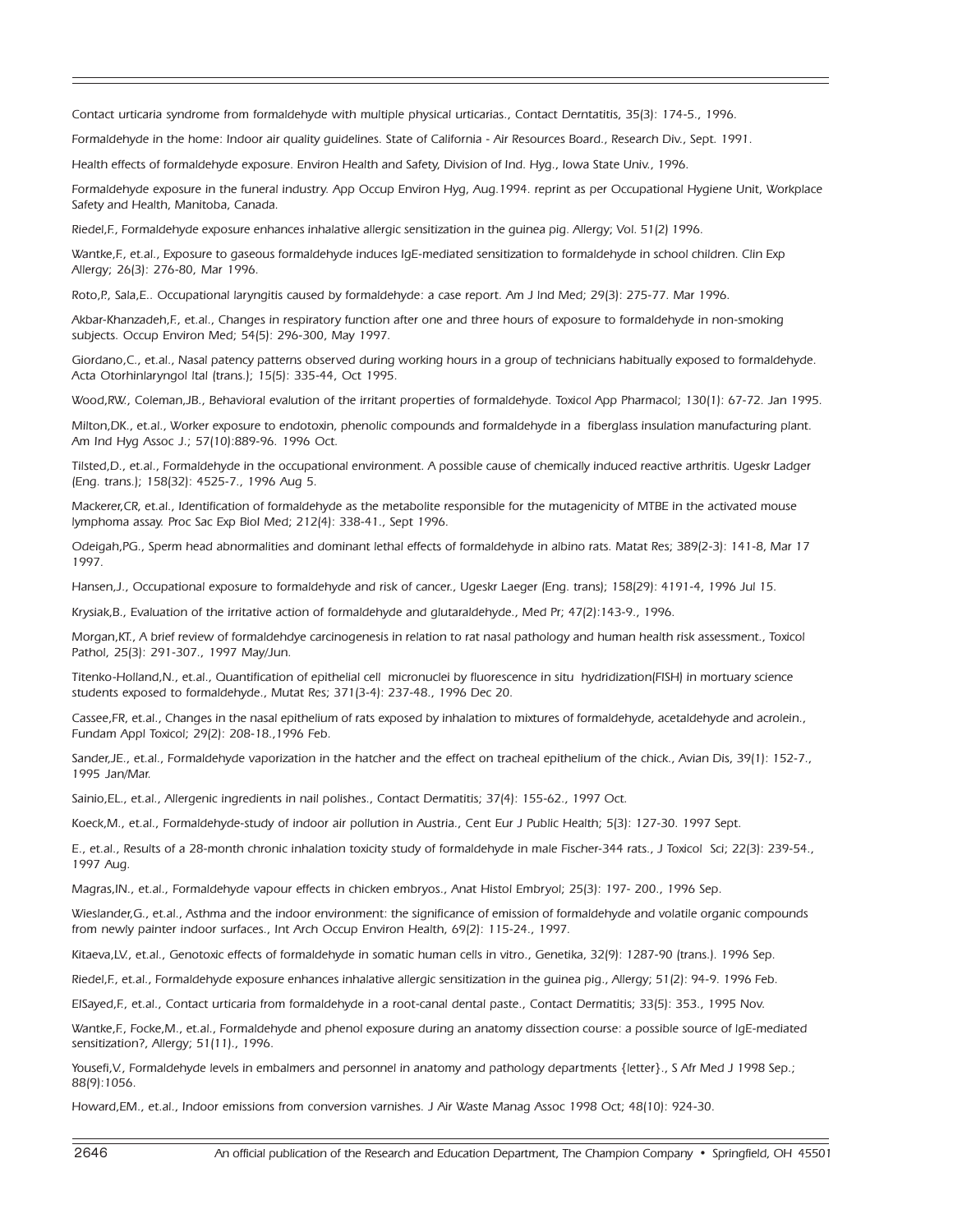Hoppe,P., Martinac,I., Indoor climate and air quality. Review of current and future topics in the field of ISB study group 10., Int J Bioneteorol1998 Aug; 42(1): 1-7.

Schnuch,A., et.al., Contact allergies in healthcare workers. Results ftom the IVDK., Acta Derm Venereol 1998 Sep; 78(5): 358-63.

Katsarou-Katsari,A., et.al., Contact allergens in patients with leg ulcers. J Eur Acad Dermatol Venereol 1998 Jul; 11(1): 9-12.

Lemus,R, et.al., Potential health risks from exposure to indoor formaldehyde., Rev Environ Health 1998 Jan/Jun; 13(1-2): 91-9.

Trocho,C., et.al., Formadehyde derived from dietary aspartame binds to tissue components in vivo., Life Sci 1998; 63(5): 337-49.

Yu,P.H., Increase of formation of methylamine and formaldehyde in vivo after administration of nicotine and the potential cytotoxicity. Neurochem Res, 1998 Sep; 23(9): 1205-10.

Jones,AP., Asthma and domestic air quality., Soc Sci Med 1998 Sep; 47(6): 755-64.

Scheman,AJ., Formaldehyde-related textile allergy., Contact Dermatitis 1998 Jun; 38(6): 332-6.

Miller,SL., et.al., Exposure to toxic air contaminants in environmental tobacco smoke: an assessment for California based on personal monitoring data. J Expo Anal Environ Edidemiol, 1998 Jul-Sep; 8(3): 287-311.

Lewis,B., Formaldehyde in dentistry: a review for the millennium. J Clin Pediatr Dent 1998 (Winter); 22(2): 176-77.

Douglas,MP., Rogers,SO., DNA damage caused by common cytological fixatives., Mutat Res 1998 Jun5; 401(1-2): 77-88.

Marks,JG., et.al., North American Contact Dermatitis Group patch test results for the detection of delayed-type hypersensitivity to topical allergens., J Am Acad Dermatol 1998 Jun; 38(6Pt1): 911-8.

Mahadevan,MM., et.al., Formaldehyde in cryoprotectant propanediol and effect on mouse zygotes., Hum Reprod, 1998 Apr; 13(4): 979- 82.

Krieger,P., et.al., Asthma and household chemical pollutants (with the exception of tobacco smoke)., Rev Mal Respir 1998 Feb(trans.) ;15(1): 11-24.

Sorg,BA., et.al., Repeated low-level formaldehyde exposure produces cross-sensitization to cocaine: possible relevance to chemical sensitivity in humans., Neuropsychopharmacology 1998 May; 18(5): 385-94.

Kilmarx,PH, et.al., Mucosal disruption due to use of a widely-distributed commercial vaginal product: potential to facilitate HIV transmission., AIDS 1998 May; 12(7): 767-73.

Azurdia,RM., King,CM., Allergic contact dermatitis due to phenol-formaldehyde resin and benzoyl peroxide in swimming goggles., Contact Dermatitis 1998 Apr; 38(4): 234-5.

He,JL., et.al., Detection of cytogenetic effects in peripheral lymphocytes of students exposed to formaldehyde with cytokinesis-blocked micronucleus assay., Biomed Environ Sci 1998 Mar; 11(1): 87-92.

Elwood,WN., Fry: A study of adolescents use of embalming fluid with marijuana and tobacco. TCADA (Texas Comm. on Alcohol and Drug Abuse). Feb. 1998., Houston, Tx.

Chemical, Toxicity, Safety and Environmental Analysis Information for Formaldehyde., EPA Air Toxics Information Program., 1997. Environmental Protection Agency, Wash. D.C..

Formaldehyde, Summary of Data Reported and Evaluation in Group 2A., Vol. 62 (1995), p217. !ARC (International Agency for Research on Cancer) Criteria document. !ARC Home Office.

Formaldehyde Risk Data., IRIS (Integrated Risk Information System), EPA (Environmental Protection Agency), 1998., EPA Wash., D.C..

Formaldehyde-Minimal Risk Levels for Hazardous Substances., Div. of Toxicology, ATSDR (Agency for Toxic Substances and Disease Registry)., 1999 May., Atlanta, GA..

Brown,SK., Chamber assessment of formaldehyde and VOC emissions from wood-based panels., Indoor Air, Vol. 9, No.3, Sept. 1999: 209- 15.

OSHA preambles: Formaldehyde III, Properties, Manufacture and Uses., Section 3, Title III., Occupational Safety and Health Administration, 1992, update 1997., Washington, D.C..

Formaldehyde: Indoor Air Quality in Florida., Univ. of Florida, Florida Coop Ext. Service., Fact Sheet HE3205, Apr 1993.

Khattak,S., et.al., Pregnancy outcome following gestational exposure to organic solvents., JAMA Mar 1999; 281(12): 1106-9. .

Stewart,PA., et.al., Study design for assessing exposures of embalmers for a case-control study. Part 1. Monitoring results., Appl Occup Environ Hyg., 1992 Aug; 532-40.

Ying, CJ., et.al., Micronuclei in nasal mucosa and lymphocytes in students exposed to formaldehyde vapor in anatomy class., Biomed Environ Sci, 1997 Dec; 10(4): 415-55.

Ohtsuka,R, et.al., Response of respiratory epithelium of BN and F344 rats to formaldehyde inhalation., Exp Anim, 1997 Oct; 46(4): 279- 286.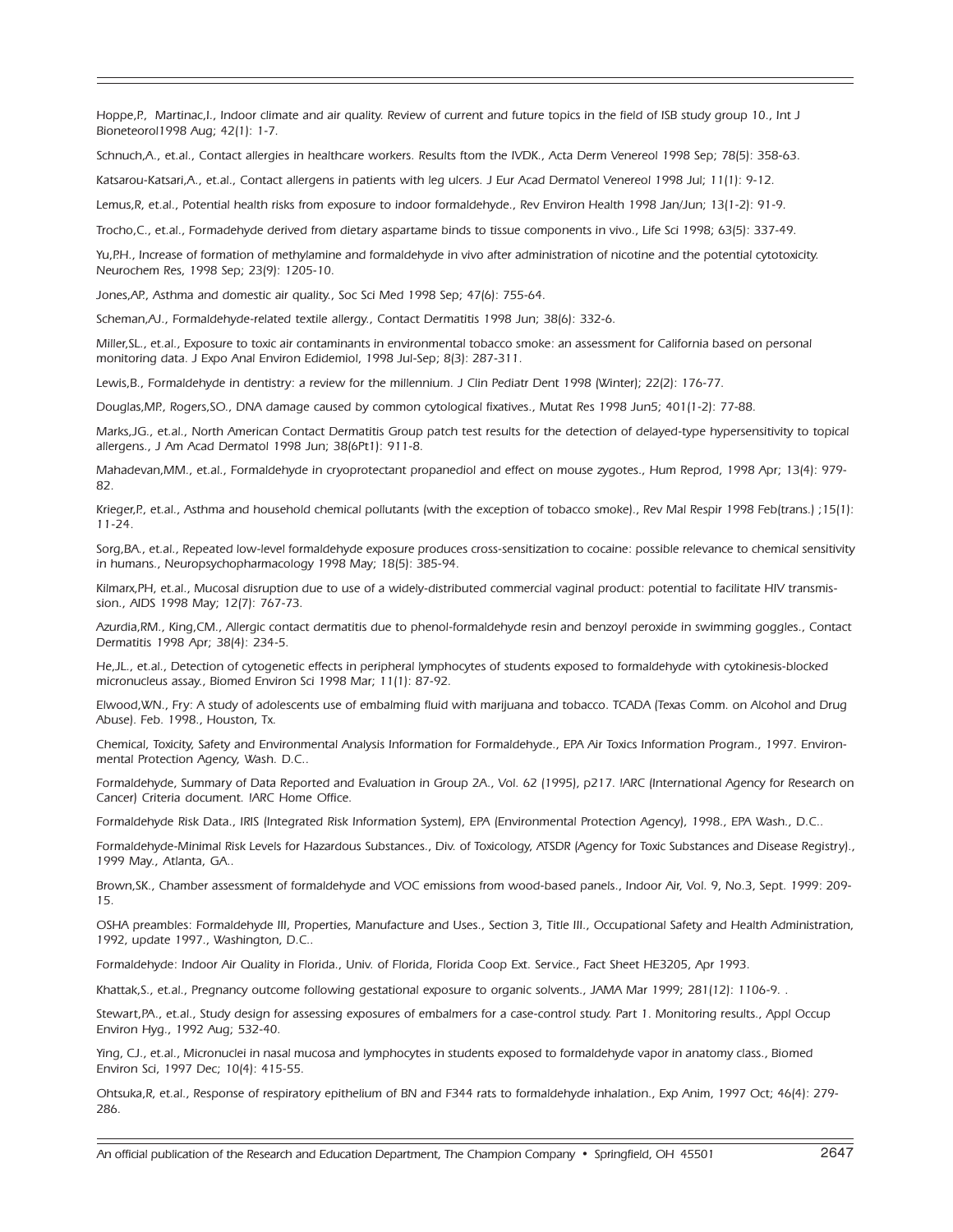Monticello,TM., Morgan,KT., Chemically-induced carcinogenesis and epithelial cell proliferation:a brief review., Mutat Res, 1997 Oct; 380 (1-2): 33-41.

Sanders,JE., SteffensWL., Transmission electron microscopic demonstration of abnormalities on the tracheal cilia of chicks exposed to formaldehyde during hatching., Avian Dis, 1997 Oct; 41(4): 977-980.

Krakowial,A., et.al., Airway response to formaldehyde inhalation in asthmatic subjects with suspected respiratory formaldehyde sensitization., Am J Ind Med, 1998 Mar; 33(3): 274-281.

Trattner,A., et.al., Formaldehyde concentration in diagnostic patch testing: comparison of 1% with 2%., Contact Dermatitis, 1998 Jan; 38(1): 9-13.

Makinen,M., et.al., Assessment of total exposure to phenol-formaldehyde resin glue in plywood manufacturing., Int Arch Occup Environ Health, 1999; 72: 309-314.

Schafer,D., et.al., In vivo and in vitro effect of ozone and formaldehyde on human nasal mucociliary transport system., Rhinology, 1999; 37: 56-60.

Sidhu,KS., Jasvinder,SS., An alleged poisoning with methanol and formaldehyde., Vet Huma Toxicol, 1999 Aug; 41(4): 237-242.

Hawley,CK., et.al., Gastric outlet obstruction as a late complication of formaldehyde ingestion: A case report., Am J Gastroenterol, 1999; 94(8): 2289-2291.

U.S. Dept of Health and Human Services., Hazardous Substances Databank (HSDB, online database), National Toxicology Information Program, National Library of Medicine, Bethesda MD. 1993.

Formaldehyde: NTP Chemical Repository., NTP (National Toxicology Program), Chemical Status Report, Research Triangle Park, NC., 1990 (updated 1997).

Lewis,RJ., et.al., eds., Registry of Toxic Effects of Chemical Substances. On-line ed., National Institute for Occupational Safety and Health. Cincinnati, Oll., Mar 1989, update 1998.

Reid,CM., Rycroft,RJG., Allergic contact dermatitis from multiple sources of MCI/Ml biocide and formaldehyde in a printer., Contact Dermatitis, 1993; 28: 252-3.

Pazdrak,K., et.al., Changes in nasal lavage fluid due to formaldehyde inhalation., Int Arch Occup Environ Health, 1993; 64: 515-519.

West,S., et.al., Non-viral risk factors for nasopharyngeal carcinoma in the Phillipines: results from a case-control study., Int J Cancer, 1993; 55:722-727.

Blair,A., et.al., Epidemiologic evidence on the relationship between formaldehyde exposure and cancer., Scand J Environ Health, 1990; 16: 381-393.

Kilburn,KH., Neurobehavioral impairment and seizures from formaldehyde., Arch Environ Health, 1994; 49(1): 37-44.

Swenberg,JA., et.al., Environmental occupational and personal factors related to the prevalence of sick building syndrome in the general population., Br J Ind Med 1991; 48: 451-62.

Kilburn,KH., et.al., Formaldehyde impairs memory, equilibrium and dexterity in histology technicians: effects which persist for days., Arch Environ Health 1987; 42: 117-20.

Suruda,A., Cytogenetic effects of formaldehyde exposure in students of mortuary science., Cancer Epidemiology, Biomarkers and Prevention., 1993 Sep-Oct; 2: 453-460.

Kriebel,D., et.al., Reversible pulmonary responses to formaldehyde., Rev Respir Dis 1993; 148: 1509-1515.

TL., Lymphocytic alveolitis in a crematorium worker., Chest, 1994 Feb; 105(2): 617-619.

Breysse,P., et.al., Membranous nephropathy and formaldehyde exposure., Ann Int Med. 1994 Mar; 120(5): 396-7.

Hayes,RB., et.al., Mortality of U.S. embalmers and funeral directors. Am J Ind Med, 1990; 18: 641-52.

Tolhurst,D.E., Hart, J., Cadaver preservation and dissection., Eur J Plast Surg; 13: 75-78 (1990).

Boeniger,M., Biological Markers for formaldehyde exposure in mortician students., Final Report, lndustrial Hygiene Section, Centers for Disease Control. NIOSH, Cincinnati, Ohio., July 1990.

Swiecichowski,AL., Formaldehyde-induced airway hyperreactivity in vivo and ex vivo in guinea pigs., Environ Res 1993; 61:185-99.

Donovan,MR., Formaldehyde is a bacterial mutagen in a range of Salmonella and Escherichia indicator strains., Mutagenesis 1993; 8(6): 577-81.

Bostwick,DG., et.al., Establishment of the formalin-free surgical pathology laboratory.. Arch Pathol Lab Med, 1994; 118: 298-302.

Sullivan,EO., Mitchell,BS.. An improved composition for embalming fluid to preserve cadavers for anatomy teaching in the United Kingdom., J Anat, 1993; 182: 295-297.